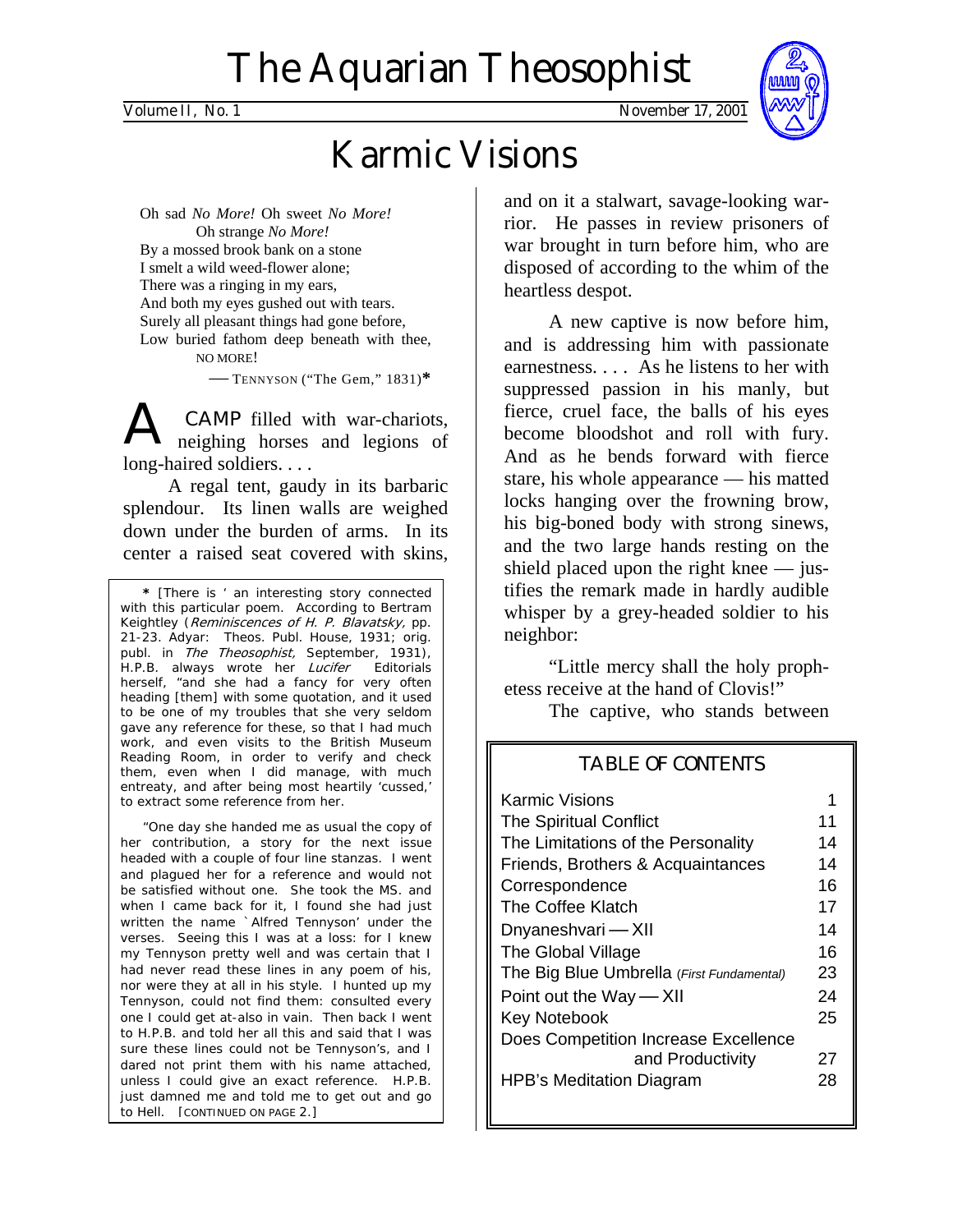two Burgundian warriors, facing the exprince of the Salians, now king of all the Franks, is an old woman with silverwhite disheveled hair, hanging over her skeleton-like shoulders. In spite of her great age, her tall figure is erect; and the inspired black eyes look proudly and fearlessly into the cruel face of the treacherous son of Gilderich.

"Aye, King," she says, in a loud, ringing voice. "Aye, thou art great and mighty now, but thy days are numbered, and thou shalt reign but three summers longer. Wicked thou wert born, . . . perfidious thou art to thy friends and allies, robbing more than one of his lawful crown. Murderer of thy next-of-kin, thou who addest to the knife and spear in open warfare, dagger, poison, and treason, beware how thou dealest with the servant of Nerthus!"<sup>[1](http://www.blavatsky.net/blavatsky/arts/)</sup>

"Ha, ha ha! . . . old hag of Hell!" chuckles the King, with an evil, ominous

[CONTINUED FROM P. 1.]

"So I went to the British Museum Reading Room and consulted the folk theree; but they could give me no help and they one and all agreed that the verses could not be, and were not Tennyson's. As a last resort, I asked to see Mr. Richard Garnett, the famous Head of the Reading Room in those days, and was taken to him. I explained to him the situation and he also agreed in feeling sure the verses were not Tennyson's. But after thinking quite a while, he asked me if I had consulted the Catalogue of Periodical Publications. I said no, and asked where that came in. 'Well,' said Mr. Garnett, 'I have a dim recollection that there was once a brief-lived magazine called the Gem. It might be worth your looking it up.' I did so, and in the volume for the year given in H.P.B.'s note, I found a poem of a few stanzas signed 'Alfred Tennyson' and containing the two stanzas quoted by H.P.B. verbatim as she had written them down. And anyone can now read them in the second volume of Lucifer: but I have never found them even in the supposedly most complete and perfect edition of Tennyson' Works."

sneer. "Thou hast crawled out of the entrails of thy mother-goddess, truly. Thou fearest not my wrath? It is well. But little need I fear thine empty imprecations. . . . I, a baptized Christian!"

"So, so," replies the Sybil. "All know that Clovis has abandoned the gods of his fathers; that he has lost all faith in the warning voice of the white horse of the Sun, and that out of fear of the Alemanni he went serving on his knees Remigius, the servant of the Nazarene, at Rheims. But hast thou become any truer in thy new faith? Hast thou not murdered in cold blood all thy brethren who trusted in thee, after, as well as before, thy apostasy? Hast not thou plighted troth to Alaric, the King of the West Goths, and hast thou not killed him by stealth, running thy spear into his back while he was bravely fighting an enemy? And is it thy new faith and thy new gods that teach thee to be devising in thy black soul even now foul means against Theodoric, who put thee down? . . . Beware, Clovis, beware! For now the gods of thy fathers have risen against thee! Beware, I say, for.  $\ldots$ ."

"Woman!" fiercely cries the King — "Woman, cease thy insane talk and answer my question. Where is the treasure of the grove amassed by thy priests of Satan, and hidden after they had been driven away by the Holy Cross? . . . Thou alone knowest. Answer, or by Heaven and Hell I shall thrust thy evil tongue down thy throat for ever!" . . .

She heeds not the threat, but goes on calmly and fearlessly as before, as if she had not heard.

". . . The gods say, Clovis, thou art accursed! . . . Clovis, thou shalt be reborn among thy present enemies, and suffer the tortures thou hast inflicted

<sup>&</sup>lt;sup>1</sup> "The Nourishing" (Tacit., *Germ.* XI) — the Earth, a Mother-Goddess, the most beneficent deity of the ancient Germans.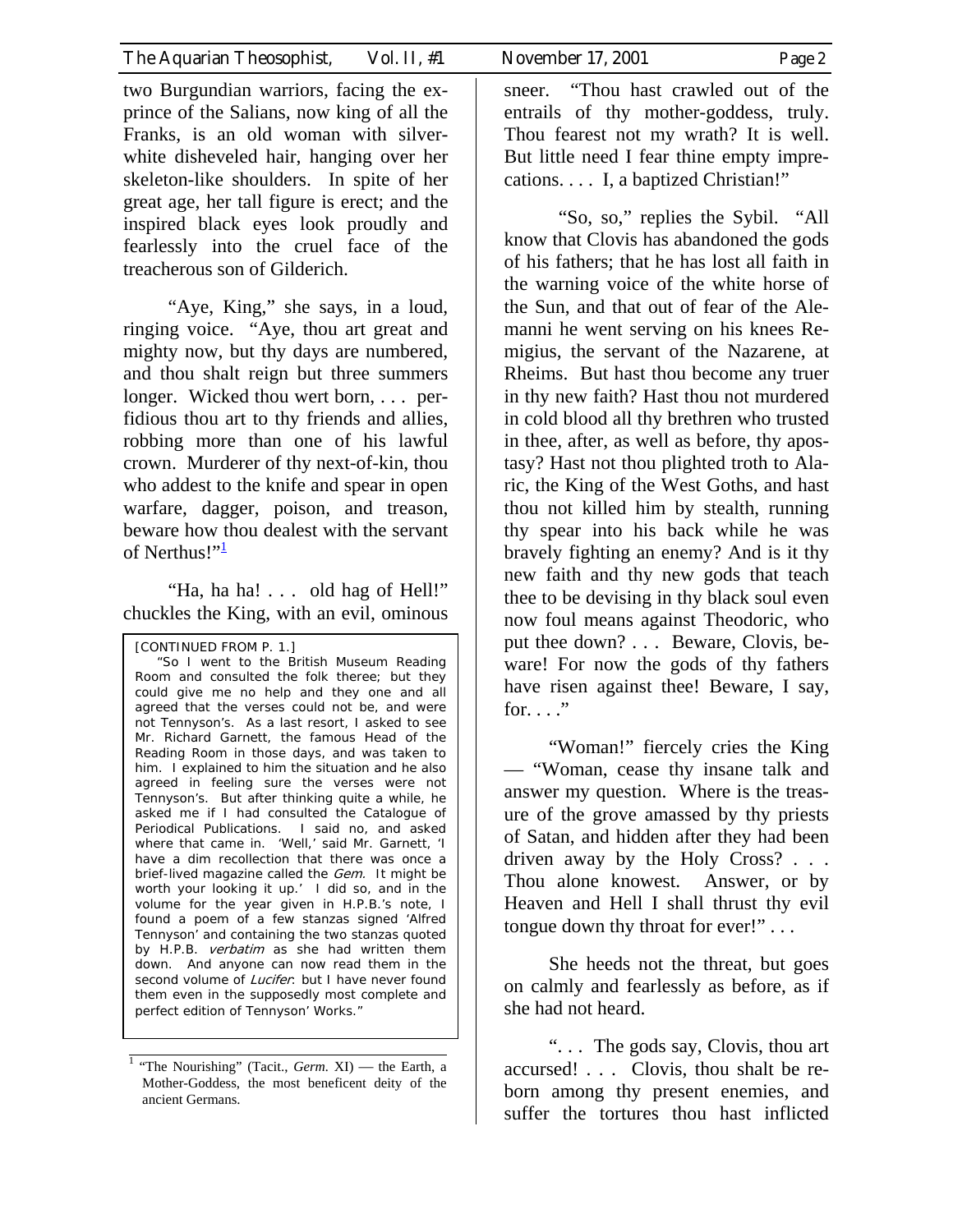The prophetess never finishes her sentence.

With a terrible oath the King, crouching like a wild beast on his skincovered seat, pounces upon her with the leap of a jaguar, and with one blow fells her to the ground. And as he lifts his sharp murderous spear the "Holy One" of the Sun-worshipping tribe makes the air ring with a last imprecation.

"I curse thee, enemy of Nerthus! May my agony be tenfold thine! . . . . May the Great Law avenge. . . ."

The heavy spear falls, and, running through the victim's throat, nails the head to the ground. A stream of hot crimson blood gushes from the gaping wound and covers king and soldiers with indelible gore $\ldots$ .

#### II

Time — the landmark of gods and men in the boundless field of Eternity, the murderer of its offspring and of memory in mankind — time moves on with noiseless, incessant step through aeons and ages. . . . Among millions of other Souls, a Soul-Ego is reborn: for weal or for woe, who knoweth! Captive in its new human Form, it grows with it, and together they become, at last, conscious of their existence.

Happy are the years of their blooming youth, unclouded with want or sorrow. Neither knows aught of the Past nor of the Future. For them all is the joyful Present: for the Soul-Ego is unaware that it had ever lived in other human tabernacles, it knows not that it shall be again

reborn, and it takes no thought of the morrow.

Its Form is calm and content. It has hitherto given its Soul-Ego no heavy troubles. Its happiness is due to the continuous mild serenity of its temper, to the affection it spreads wherever it goes. For it is a noble Form, and its heart is full of benevolence. Never has the Form startled its Soul-Ego with a too-violent shock, or otherwise disturbed the calm placidity of its tenant.

Two score of years glide by like one short pilgrimage; a long walk through the sun-lit paths of life, hedged by ever-blooming roses with no thorns. The rare sorrows that befall the twin pair, Form and Soul, appear to them rather like the pale light of the cold northern moon, whose beams throw into a deeper shadow all around the moon-lit objects, than as the blackness of night, the night of hopeless sorrow and despair.

Son of a Prince, born to rule himself one day his father's kingdom; surrounded from his cradle by reverence and honors; deserving of the universal respect and sure of the love of all — what could the Soul-Ego desire more from the Form it dwelt in?

And so the Soul-Ego goes on enjoying existence in its tower of strength, gazing quietly at the panorama of life ever changing before its two windows the two kind blue eyes of a loving and good man.

#### III

One day an arrogant and boisterous enemy threatens the father's kingdom, and the savage instincts of the warrior of old awaken in the Soul-Ego. It leaves its dreamland amid the blossoms of life and causes its Ego of clay to draw the sol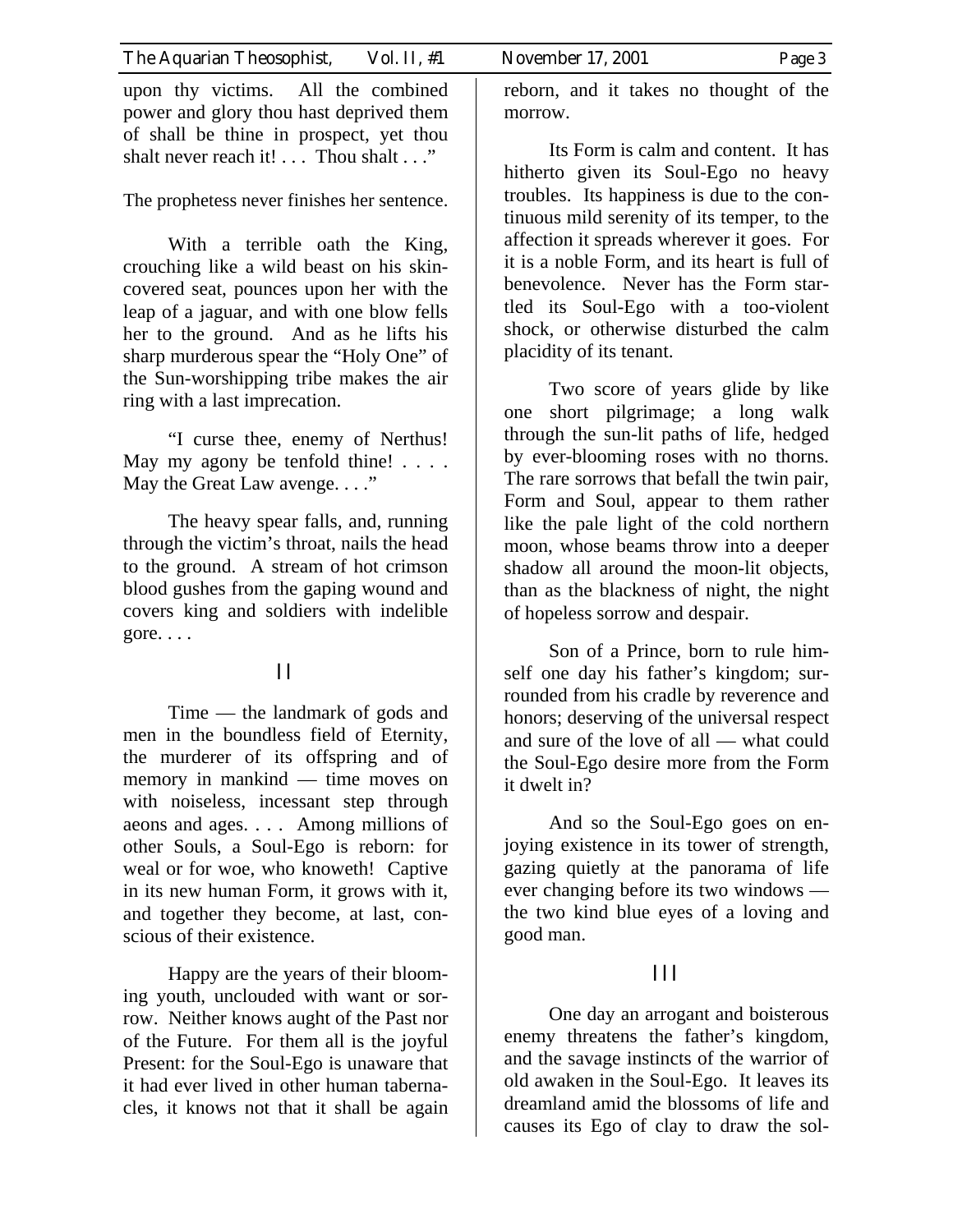dier's blade, assuring him it is in defence of his country.

Prompting each other to action, they defeat the enemy and cover themselves with glory and pride. They make the haughty foe bite the dust at their feet in supreme humiliation. For this they are crowned by history with the unfading laurels of valour, which are those of success. They make a footstool of the fallen enemy and transform their sire's little kingdom into a great empire. Satisfied they could achieve no more for the present, they return to seclusion and to the dreamland of their sweet home.

For three lustra more the Soul-Ego sits at its usual post, beaming out of its window on the world around. Over its head the sky is blue and the vast horizons are covered with those seemingly unfading flowers that grow in the sunlight of health and strength. All looks fair as a verdant mead in spring. . . . . .

#### IV

But an evil day comes to all in the drama of being. It waits through the life of king and of beggar. It leaves traces on the history of every mortal born from woman, and it can neither be scared away, entreated, nor propitiated. Health is a dewdrop that falls from the heavens to vivify the blossoms on earth only during the morn of life, its spring and summer. . . . It has but a short duration and returns from whence it came — the invisible realms.

How oft 'neath the bud that is brightest and fairest, The seeds of the canker in embryo lurk! How oft at the root of the flower that is rarest — Secure in its ambush the worm is at work. . . .

The running sand which moves downward in the glass, wherein the hours of human life are numbered, runs swifter. The worm has gnawed the blossom of health through its heart. The strong body is found stretched one day on the thorny bed of pain.

The Soul-Ego beams no longer. It sits still and looks sadly out of what has become its dungeon windows, on the world which is now rapidly being shrouded for it in the funeral palls of suffering. Is it the eve of night eternal which is nearing?

#### $\overline{V}$

Beautiful are the resorts on the midland sea. An endless line of surfbeaten, black, ragged rocks stretches, hemmed in between the golden sands of the coast and the deep blue waters of the gulf. They offer their granite breast to the fierce blows of the northwest wind and thus protect the dwellings of the rich that nestle at their foot on the inland side. The half-ruined cottages on the open shore are the insufficient shelter of the poor. Their squalid bodies are often crushed under the walls torn and washed down by wind and angry wave. But they only follow the great law of the survival of the fittest. Why should *they* be protected?

Lovely is the morning when the sun dawns with golden amber tints and its first rays kiss the cliffs of the beautiful shore. Glad is the song of the lark, as, emerging from its warm nest of herbs, it drinks the morning dew from the deep flower-cups; when the tip of the rosebud thrills under the caress of the first sunbeam, and earth and heaven smile in mutual greeting. Sad is the Soul-Ego alone as it gazes on awakening nature from the high couch opposite the large baywindow.

How calm is the approaching noon as the shadow creeps steadily on the sun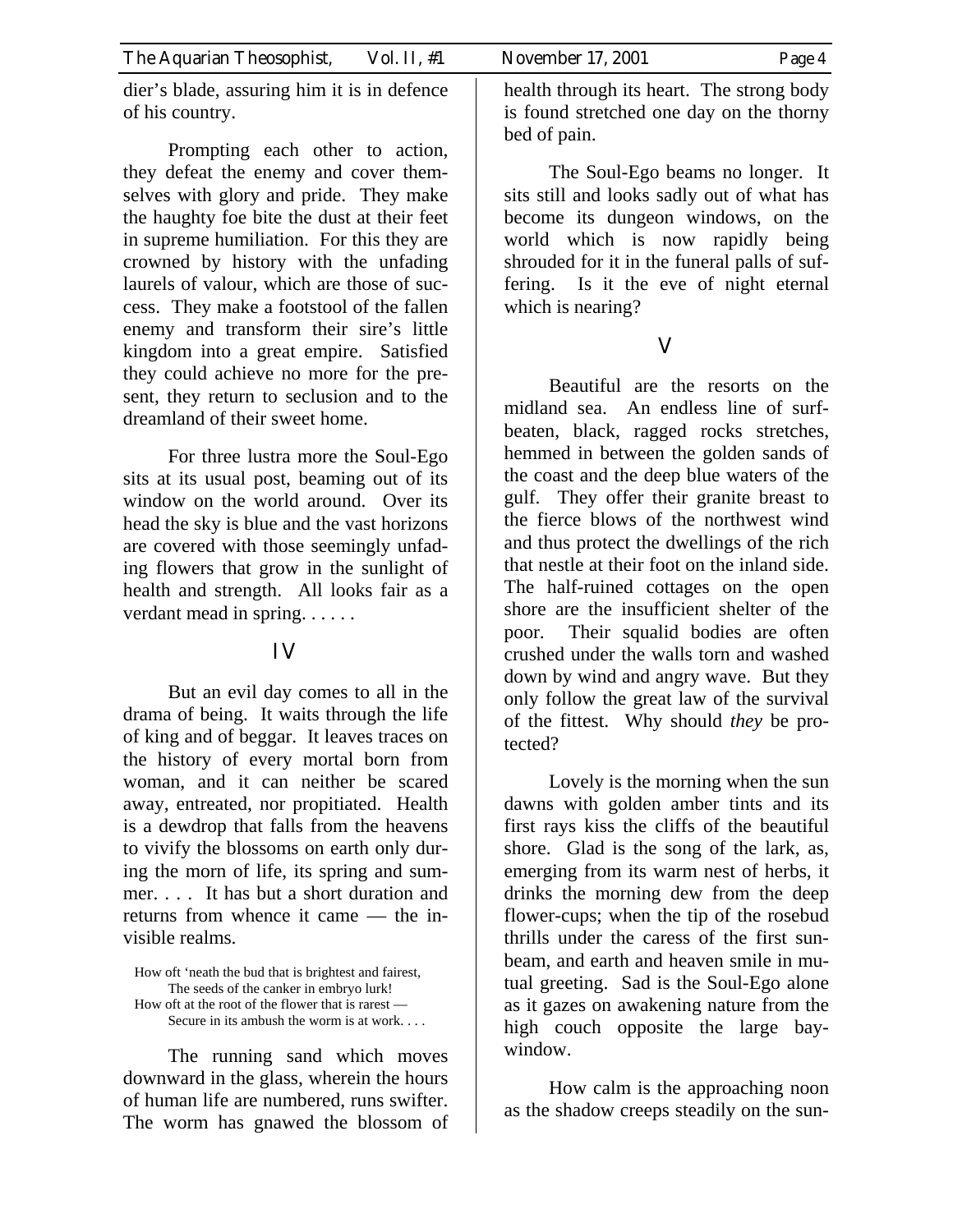dial towards the hour of rest! Now the hot sun begins to melt the clouds in the limpid air and the last shreds of the morning mist that lingers on the tops of the distant hills vanish in it. All nature is prepared to rest at the hot and lazy hour of midday. The feathered tribes cease their song; their soft, gaudy wings droop, and they hang their drowsy heads, seeking refuge from the burning heat. A morning lark is busy nestling in the bordering bushes under the clustering flowers of the pomegranate and the sweet bay of the Mediterranean. The active songster has become voiceless.

"Its voice will resound as joyfully again to-morrow!" sighs the Soul-Ego, as it listens to the dying buzzing of the insects on the verdant turf. "Shall ever mine?"

And now the flower-scented breeze hardly stirs the languid heads of the luxuriant plants. A solitary palm-tree, growing out of the cleft of a moss-covered rock, next catches the eye of the Soul-Ego. Its once upright, cylindrical trunk has been twisted out of shape and halfbroken by the nightly blasts of the northwest winds. And as it stretches wearily its drooping feathery arms, swayed to and fro in the blue pellucid air, its body trembles and threatens to break in two at the first new gust that may arise.

"And then, the severed part will fall into the sea, and the once stately palm will be no more," soliloquises the Soul-Ego as it gazes sadly out of its windows.

Everything returns to life in the cool, old bower at the hour of sunset. The shadows on the sun-dial become with every moment thicker, and animate nature awakens busier than ever in the cooler hours of approaching night. Birds and insects chirrup and buzz their last evening hymns around the tall and still powerful Form, as it paces slowly and wearily along the gravel walk. And now its heavy gaze falls wistfully on the azure bosom of the tranquil sea. The gulf sparkles like a gem-studded carpet of bluevelvet in the farewell dancing sunbeams, and smiles like a thoughtless, drowsy child, weary of tossing about. Further on, calm and serene in its perfidious beauty, the open sea stretches far and wide the smooth mirror of its cool waters — salt and bitter as human tears. It lies in its treacherous repose like a gorgeous, sleeping monster, watching over the unfathomed mystery of its dark abysses. Truly the monumentless cemetery of the millions sunk in its depths. . . .

> Without a grave, Unknell'd, uncoffined and unknown. . . .

while the sorry relic of the once noble Form pacing yonder, once that its hour strikes and the deep-voiced bells toll the knell for the departed soul, shall be laid out in state and pomp. Its dissolution will be announced by millions of trumpet voices. Kings, princes and the mighty ones of the earth will be present at its obsequies, or will send their representatives with sorrowful faces and con-doling messages to those left behind. . .

"One point gained, over those 'uncoffined and unknown'," is the bitter reflection of the Soul-Ego.

Thus glides past one day after the other; and as swift-winged Time urges his flight, every vanishing hour destroying some thread in the tissue of life, the Soul-Ego is gradually transformed in its views of things and men. Flitting between two eternities, far away from its birth-place, solitary among its crowd of physicians, and attendants, the Form is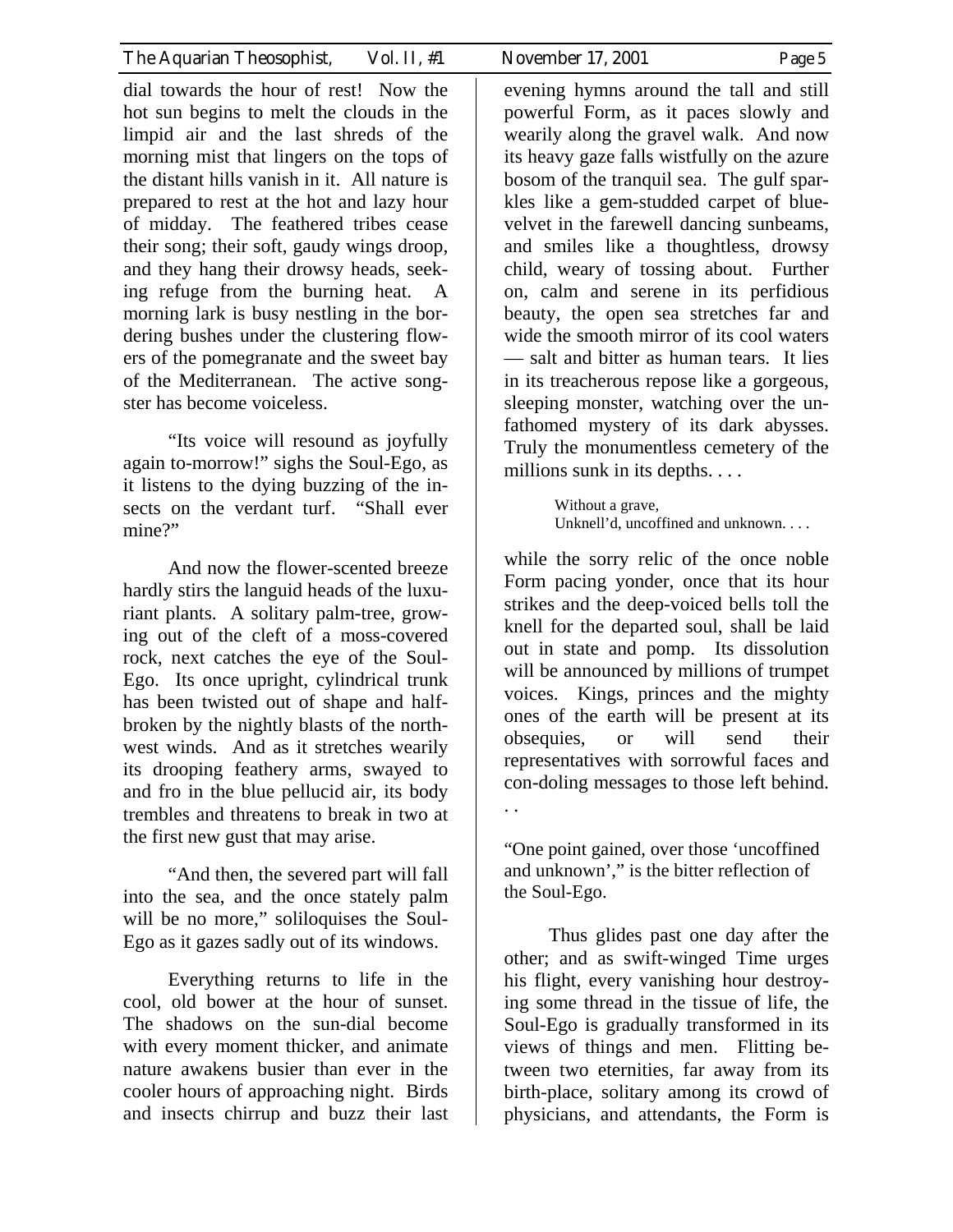drawn with every day nearer to its Spirit-Soul. Another light unapproached and unapproachable in days of joy, softly descends upon the weary prisoner. It sees now that which it had never perceived before. . . . . .

#### VI

How grand, how mysterious are the spring nights on the seashore when the winds are chained and the elements lulled! A solemn silence reigns in nature. Alone the silvery, scarcely audible ripple of the wave, as it runs caressingly over the moist sand, kissing shells and pebbles on its up and down journey, reaches the ear like the regular soft breathing of a sleeping bosom. How small, how insignificant and helpless feels man, during these quiet hours, as he stands between the two gigantic magnitudes, the starhung dome above, and the slumbering earth below. Heaven and earth are plunged in sleep, but their souls are awake, and they confabulate, whispering one to the other mysteries unspeakable. It is then that the occult side of Nature lifts her dark veils for us, and reveals secrets we would vainly seek to extort from her during the day. The firmament, so distant, so far away from earth, now seems to approach and bend over her. The sidereal meadows exchange embraces with their more humble sisters of the earth — the daisy-decked valleys and the green slumbering fields. The heavenly dome falls prostrate into the arms of the great quiet sea; and the millions of stars that stud the former peep into and bathe in every lakelet and pool. To the grief-furrowed soul those twinkling orbs are the eyes of angels. They look down with ineffable pity on the suffering of mankind. It is not the night dew that falls on the sleeping flowers, but sympathetic tears that drop from those orbs, at

. .

the sight of the Great HUMAN SORROW. .

Yes; sweet and beautiful is a southern night. But — When silently we watch the bed, by the taper's flickering light,

When all we love is fading fast — how terrible is night. . . .

#### VII

Another day is added to the series of buried days. The far green hills, and the fragrant boughs of the pomegranate blossom have melted in the mellow shadows of the night, and both sorrow and joy are plunged in the lethargy of soul-resting sleep. Every noise has died out in the royal gardens, and no voice or sound is heard in that overpowering stillness.

Swift-winged dreams descend from the laughing stars in motley crowds, and landing upon the earth disperse among mortals and immortals, amid animals and men. They hover over the sleepers, each attracted by its affinity and kind; dreams of joy and hope, balmy and innocent visions, terrible and awesome sights seen with sealed eyes, sensed by the soul; some instilling happiness and consolation, others causing sobs to heave the sleeping bosom, tears and mental torture, all and one preparing unconsciously to the sleepers their waking thoughts of the morrow.

Even in sleep the Soul-Ego finds no rest.

Hot and feverish its body tosses about in restless agony. For it, the time of happy dreams is now a vanished shadow, a long bygone recollection. Through the mental agony of the soul, there lies a transformed man. Through the physical agony of the frame, there flutters in it a fully awakened Soul. The veil of illusion has fallen off from the cold idols of the world, and the vanities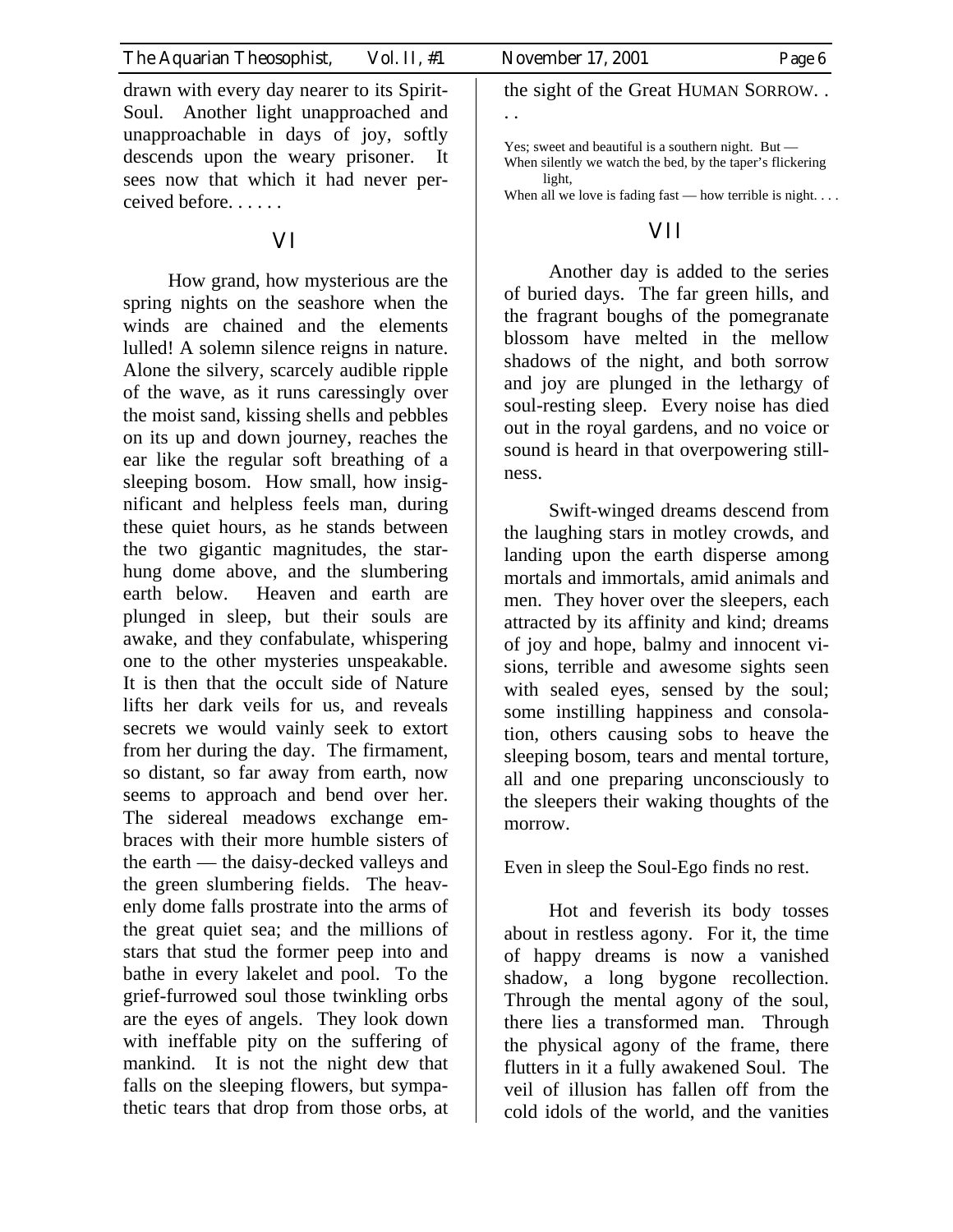and emptiness of fame and wealth stand bare, often hideous, before its eyes. The thoughts of the Soul fall like dark shadows on the cogitative faculties of the fast disorganizing body, haunting the thinker daily, nightly, hourly....

The sight of his snorting steed pleases him no longer. The recollections of guns and banners wrested from the enemy; of cities razed, of trenches, cannons and tents, of an array of conquered spoils now stirs but little his national pride. Such thoughts move him no more, and ambition has become powerless to awaken in his aching heart the haughty recognition of any valorous deed of chivalry. Visions of another kind now haunt his weary days and long sleepless nights. . . .

What he now sees is a throng of bayonets clashing against each other in a mist of smoke and blood: thousands of mangled corpses covering the ground, torn and cut to shreds by the murderous weapons devised by science and civilization, blessed to success by the servants of his God. What he now dreams of are bleeding, wounded and dying men, with missing limbs and matted locks, wet and soaked through with gore

#### VIII

A hideous dream detaches itself from a group of passing visions, and alights heavily on his aching chest. The night-mare shows him men, expiring on the battle field with a curse on those who led them to their destruction. Every pang in his own wasting body brings to him in dream the recollection of pangs still worse, of pangs suffered through and for him. He sees and feels the torture of the fallen millions, who die after long hours of terrible mental and physical agony; who expire in forest and plain, in stagnant ditches by the road-side, in pools of blood under a sky made black with smoke. His eyes are once more rivetted to the torrents of blood, every drop of which represents a tear of despair, a heart-rent cry, a life-long sorrow. He hears again the thrilling sighs of desolation, and the shrill cries ringing through mount, forest and valley. He sees the old mothers who have lost the light of their souls; families, the hand that fed them. He beholds widowed young wives thrown on the wide, cold world, and beggared orphans wailing in the streets by the thousands. He finds the young daughters of his bravest old soldiers exchanging their mourning garments for the gaudy frippery of prostitution, and the Soul-Ego shudders in the sleeping Form. . . . His heart is rent by the groans of the famished; his eyes blinded by the smoke of burning hamlets, of homes destroyed, of towns and cities in smouldering ruins. . . .

And in his terrible dream, he remembers that moment of insanity in his soldier's life, when standing over a heap of the dead and the dying, waving in his right hand a naked sword red to its hilt with smoking blood, and in his left, the colours rent from the hand of the warrior expiring at his feet, he had sent in a stentorian voice praises to the throne of the Almighty, thanksgiving for the victory just obtained! . . . .

He starts in his sleep and awakes in horror. A great shudder shakes his frame like an aspen leaf, and sinking back on his pillows, sick at the recollection, he hears a voice — the voice of the Soul- $Ego$  — saying in him: —

"Fame and victory are vainglorious words. . . . Thanksgiving and prayers for lives destroyed — wicked lies and blasphemy!" $\dots$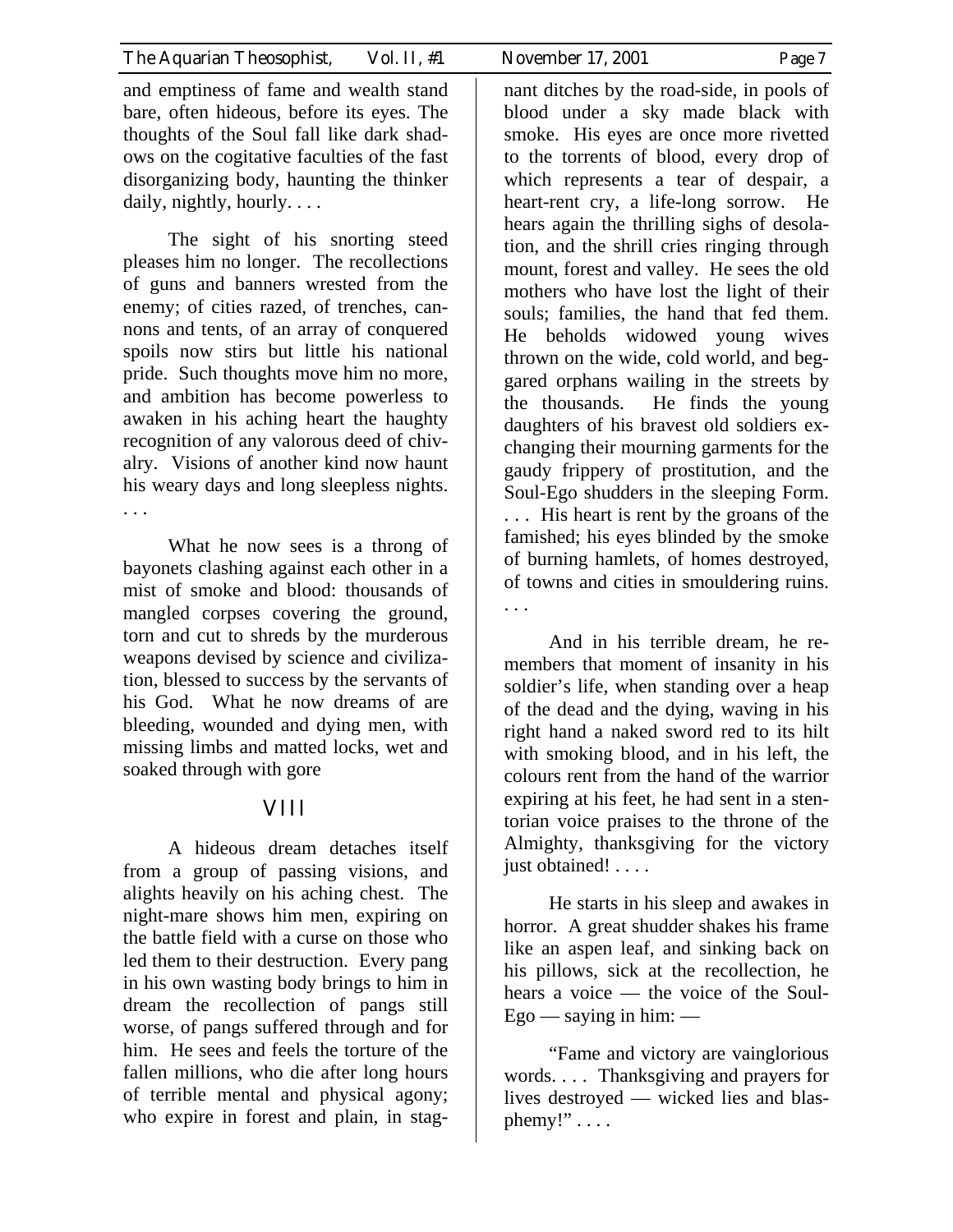"What have they brought thee or to thy fatherland, those bloody victories!" whispers the Soul in him. "A population clad in iron armour," it replies. "Two score millions of men dead now to all spiritual aspiration and Soul-life. A people, henceforth deaf to the peaceful voice of the honest citizen's duty, averse to a life of peace, blind to the arts and literature, indifferent to all but lucre and ambition. What is thy future Kingdom, now? A legion of war-puppets as units, a great wild beast in their collectivity. A beast that, like the sea yonder, slumbers gloomily now, but to fall with the more fury on the first enemy that is indicated to it. Indicated, by whom? It is as though a heartless, proud Fiend, assuming sudden authority, incarnate Ambition and Power, had clutched with iron hand the minds of a whole country. By what wicked enchantment has he brought the people back to those primeval days of the nation when their ancestors, the yellowhaired Suevi, and the treacherous Franks roamed about in their warlike spirit, thirsting to kill, to decimate and subject each other? By what infernal powers has this been accomplished? Yet the transformation has been produced and it is as undeniable as the fact that alone the Fiend rejoices and boasts of the transformation effected. The whole world is hushed in breathless expectation. Not a wife or mother, but is haunted in her dreams by the black and ominous stormcloud that overhangs the whole of Europe. The cloud is approaching. . . . . It comes nearer and nearer Oh woe and horror! I foresee once more for earth the suffering I have already witnessed. I read the fatal destiny upon the brow of the flower of Europe's youth! But if I live and have the power, never, oh never shall my country take part in it again! No, no, I will not see-

The glutton death gorged with devouring lives. . . .

"I will not hear—

. . . . . .robb'd mothers' shrieks While from men's piteous wounds and horrid gashes The lab'ring life flows faster than the blood! . . . ."

#### $IX$

Firmer and firmer grows in the Soul-Ego the feeling of intense hatred for the terrible butchery called war; deeper and deeper does it impress its thoughts upon the Form that holds it captive. Hope awakens at times in the aching breast and colors the long hours of solitude and meditation; like the morning ray that dispels the dusky shades of shadowy despondency, it lightens the long hours of lonely thought. But as the rainbow is not always the dispeller of the stormclouds but often only a refraction of the setting sun on a passing cloud, so the moments of dreamy hope are generally followed by hours of still blacker despair. Why, oh why, thou mocking Nemesis, hast thou thus purified and enlightened, among all the sovereigns of this earth, him, whom thou hast made helpless, speechless and powerless? Why hast thou kindled the flame of holy brotherly love for man in the breast of one whose heart already feels the approach of the icy hand of death and decay, whose strength is steadily deserting him and whose very life is melting away like foam on the crest of a breaking wave?

And now the hand of Fate is upon the couch of pain. The hour for the fulfillment of nature's law has struck at last. The old Sire is no more; the younger man is henceforth a monarch. Voiceless and helpless, he is nevertheless a potentate, the autocratic master of millions of subjects. Cruel Fate has erected a throne for him over an open grave, and beckons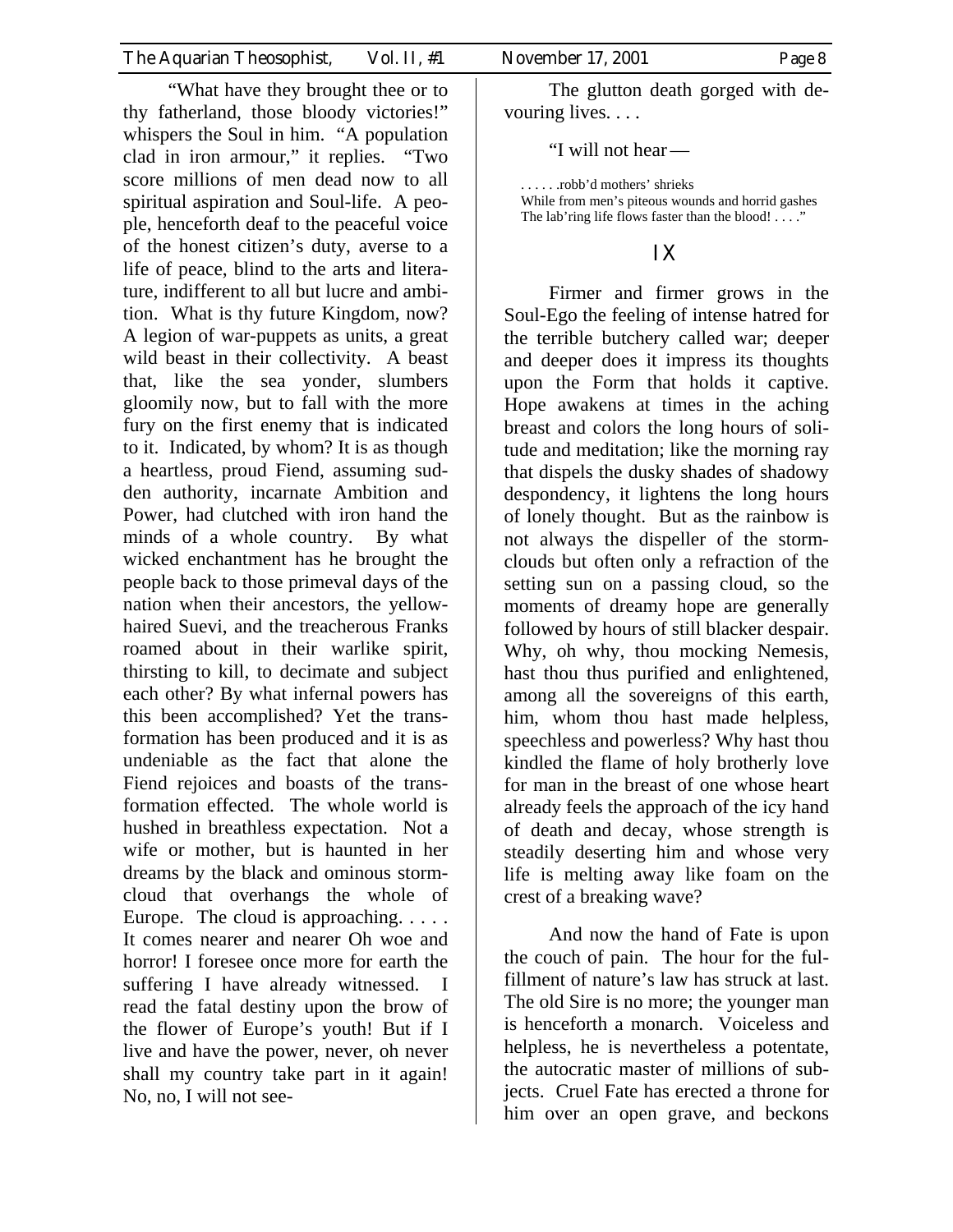him to glory and to power. Devoured by suffering, he finds himself suddenly crowned. The wasted Form is snatched from its warm nest amid the palm groves and the roses; it is whirled from balmy south to the frozen north, where waters harden into crystal groves and "waves on waves in solid mountains rise"; whither he now speeds to reign and — speeds to die.

### X

Onward, onward rushes the black, fire-vomiting monster, devised by man to partially conquer Space and Time. Onward, and further with every moment from the health-giving, balmy South flies the train. Like the Dragon of the Fiery Head, it devours distance and leaves behind it a long trail of smoke, sparks and stench. And as its long, tortuous, flexible body, wriggling and hissing like a gigantic dark reptile, glides swiftly, crossing mountain and moor, forest, tunnel and plain, its swinging monotonous motion lulls the worn-out occupant, the weary and heartsore Form, to sleep. . . .

In the moving palace the air is warm and balmy. The luxurious vehicle is full of exotic plants; and from a large cluster of sweet-smelling flowers arises together with its scent the fairy Queen of dreams, followed by her band of joyous elves. The Dryads laugh in their leafy bowers as the train glides by, and send floating upon the breeze dreams of green solitudes and fairy visions. The rumbling noise of wheels is gradually transformed into the roar of a distant waterfall, to subside into the silvery trills of a crystalline brook. The Soul-Ego takes its flight into Dreamland. . . .

It travels through aeons of time, and lives, and feels, and breathes under the most contrasted forms and personages. It is now a giant, a Yotun, who rushes into Muspelheim, where Surtur rules with his flaming sword.

It battles fearlessly against a host of monstrous animals, and puts them to flight with a single wave of its mighty hand. Then it sees itself in the Northern Mistworld, it penetrates under the guise of a brave bowman into Helheim, the Kingdom of the Dead, where a Black-Elf reveals to him a series of its lives and their mysterious concatenation. "Why does man suffer?" enquires the Soul-Ego. "Because he would become one," is the mocking answer. Forthwith, the Soul-Ego stands in the presence of the holy goddess, Saga. She sings to it of the valorous deeds of the Germanic heroes, of their virtues and their vices. She shows the soul the mighty warriors fallen by the hands of many of its past Forms, on battlefield, as also in the sacred security of home. It sees itself under the personages of maidens, and of women, of young and old men, and of children. It feels itself dying more than once in those forms. It expires as a hero-Spirit, and is led by the pitying Walkyries from the bloody battlefield back to the abode of Bliss under the shining foliage of Walhalla. It heaves its last sigh in another form, and is hurled on to the cold, hopeless plane of remorse. It closes its innocent eyes in its last sleep, as an infant, and is forthwith carried along by the beauteous Elves of Light into an other body — the doomed generator of Pain and Suffering. In each case the mists of death are dispersed, and pass from the eyes of the Soul-Ego, no sooner does it cross the Black Abyss that separates the Kingdom of the Living from the Realm of the Dead. Thus "Death" becomes but a meaningless word for it, a vain sound. In every instance the beliefs of the Mortal take objective life and shape for the Immortal, as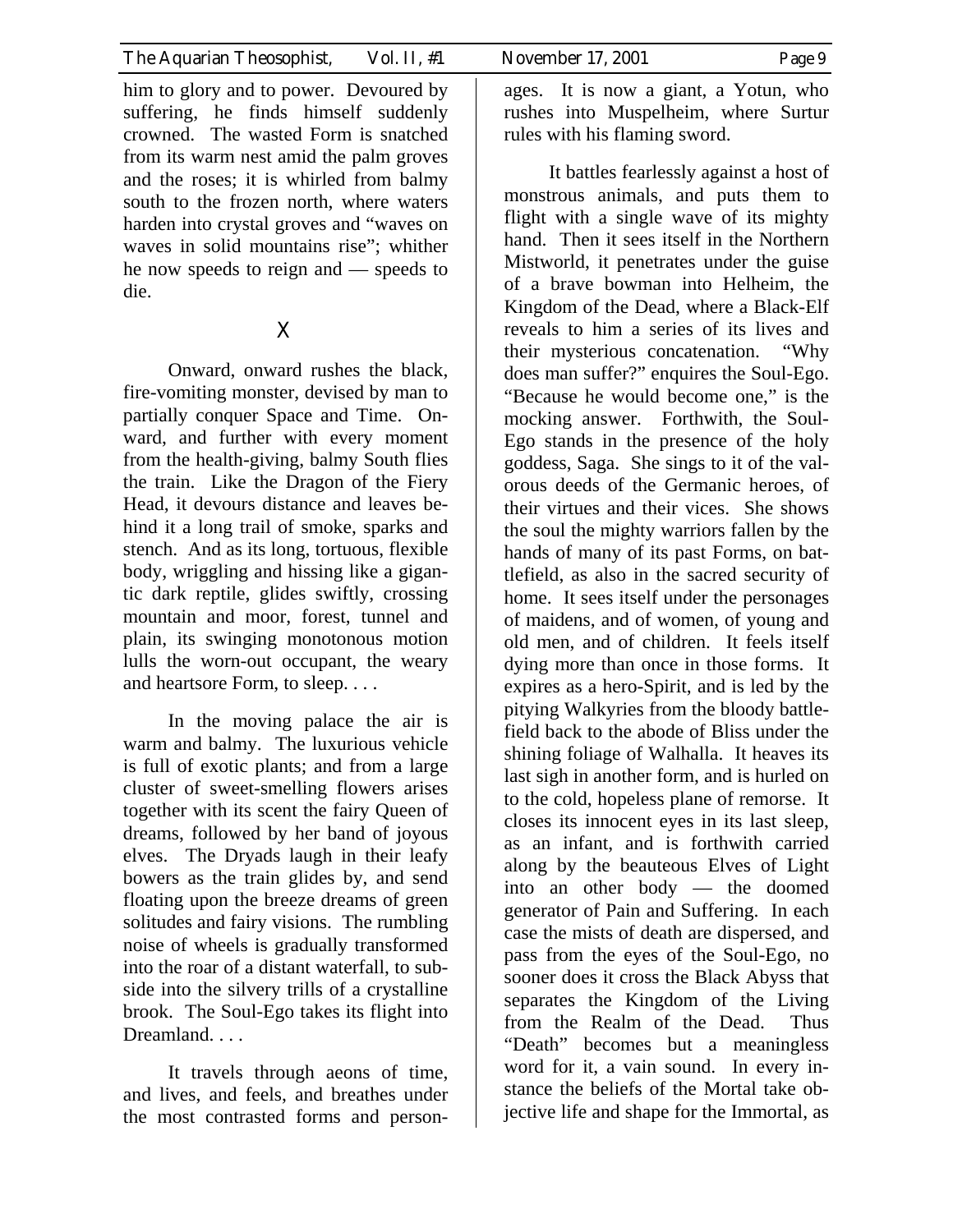soon as it spans the Bridge. Then they begin to fade, and disappear. . . .

"What is my Past?" enquires the Soul-Ego of Urd, the eldest of the Norn sisters. "Why do I suffer?"

A long parchment is unrolled in her hand, and reveals a long series of mortal beings, in each of whom the Soul-Ego recognises one of its dwellings. When it comes to the last but one, it sees a bloodstained hand doing endless deeds of cruelty and treachery, and it shudders Guileless victims arise around it, and cry to Orlog for vengeance.

"What is my immediate Present?" asks the dismayed Soul of Werdandi, the second sister.

"The decree of Orlog is on thyself!" is the answer. "But Orlog does not pronounce them blindly, as foolish mortals have it."

"What is my Future?" asks despairingly of Skuld, the third Norn sister, the Soul-Ego. "Is it to be for ever with tears, and bereaved of Hope?" . . .

No answer is received. But the Dreamer feels whirled through space, and suddenly the scene changes. The Soul-Ego finds itself on a, to it, long familiar spot, the royal bower, and the seat opposite the broken palm-tree. Before it stretches, as formerly, the vast blue expanse of waters, glassing the rocks and cliffs; there, too, is the lonely palm, doomed to quick disappearance. The soft mellow voice of the incessant ripple of the light waves now assumes human speech, and reminds the Soul-Ego of the vows formed more than once on that spot. And the Dreamer repeats with enthusiasm the words pronounced before.

"Never, oh, never shall I, henceforth, sacrifice for vainglorious fame or ambition a single son of my motherland! Our world is so full of unavoidable misery, so poor with joys and bliss, and shall I add to its cup of bitterness the fathomless ocean of woe and blood, called WAR? Avaunt, such thought! . . . Oh, never more...."

#### XI

Strange sight and change. . . . The broken palm which stands before the mental sight of the Soul-Ego suddenly lifts up its drooping trunk and becomes erect and verdant as before. Still greater bliss, the Soul-Ego finds himself as strong and as healthy as he ever was. In a stentorian voice he sings to the four winds a loud and a joyous song. He feels a wave of joy and bliss in him, and seems to know why he is happy.

He is suddenly transported into what looks a fairy-like Hall, lit with most glowing lights and built of materials, the like of which he had never seen before. He perceives the heirs and descendants of all the monarchs of the globe gathered in that Hall in one happy family. They wear no longer the insignia of royalty, but, as he seems to know, those who are the reigning Princes, reign by virtue of their personal merits. It is the greatness of heart, the nobility of character, their superior qualities of observation, wisdom, love of Truth and Justice, that have raised them to the dignity of heirs to the Thrones, of Kings and Queens. The crowns, by authority and the grace of God, have been thrown off, and they now rule by "the grace of divine humanity," chosen unanimously by recognition of their fitness to rule, and the reverential love of their voluntary subjects.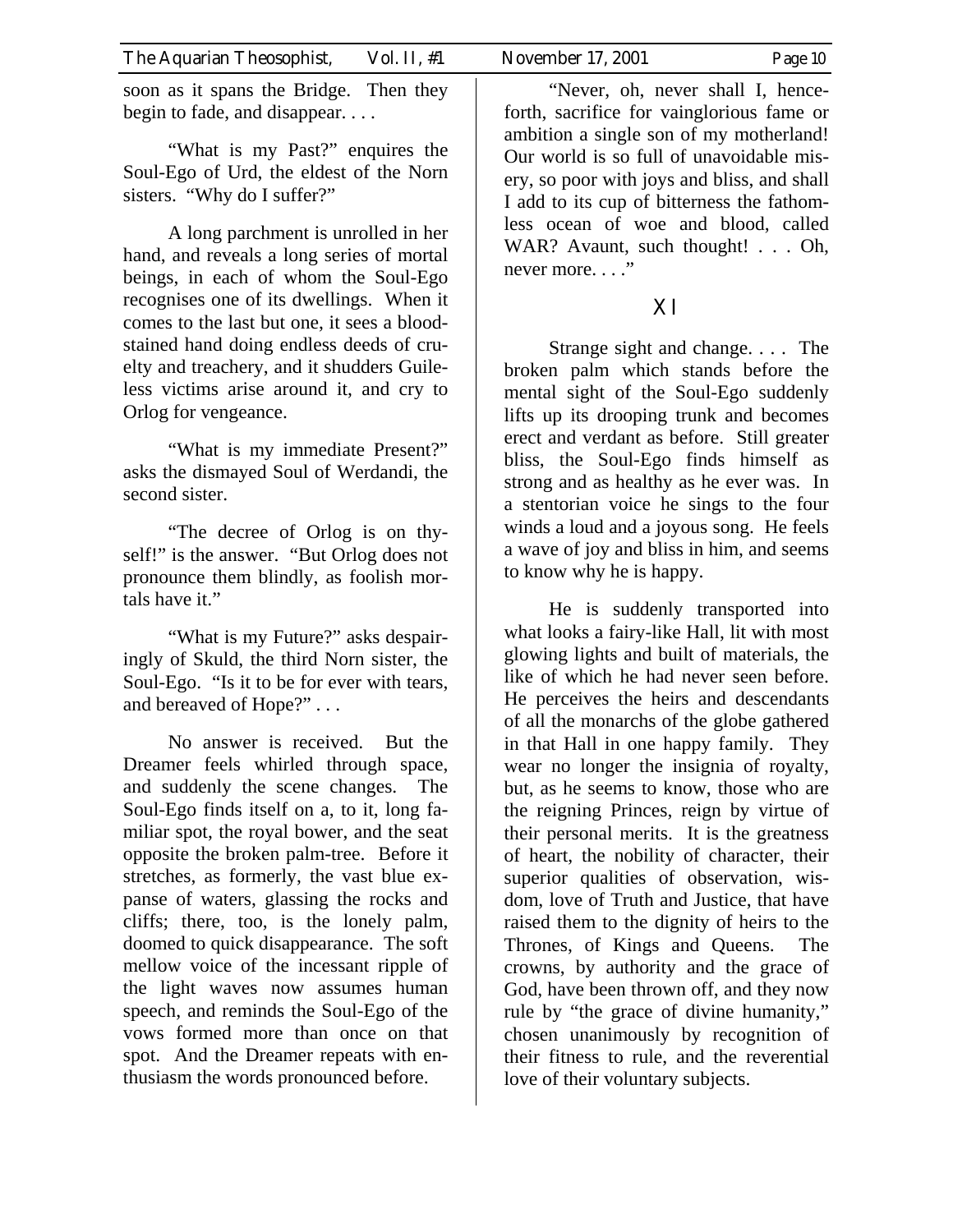All around seems strangely changed. Ambition, grasping greediness or envy — miscalled *Patriotism* — exist no longer. Cruel selfishness has made room for just altruism, and cold indifference to the wants of the millions no longer finds favour in the sight of the favoured few. Useless luxury, sham pretences — social and religious — all has disappeared. No more wars are possible, for the armies are abolished. Soldiers have turned into diligent, hard-working tillers of the ground, and the whole globe echoes his song in rapturous joy. Kingdoms and countries around him live like brothers. The great, the glorious hour has come at last! That which he hardly dared to hope and think about in the stillness of his long, suffering nights, is now realized. The great curse is taken off, and the world stands absolved and redeemed in its regeneration! . . . .

Trembling with rapturous feelings, his heart overflowing with love and philanthropy, he rises to pour out a fiery speech that would become historic, when suddenly he finds his body gone, or, rather, it is replaced by another body. . . . Yes, it is no longer the tall, noble Form with which he is familiar, but the body of somebody else, of whom he as yet knows nothing. Something dark comes between him and a great dazzling light, and he sees the shadow of the face of a gigantic timepiece on the ethereal waves. On its ominous dial he reads:

"NEW ERA: 970,995 YEARS SINCE THE INSTANTANEOUS DE-STRUCTION BY PNEUMO-DYNO-VRIL OF THE LAST 2,000,000 OF SOLDIERS IN THE FIELD, ON THE WESTERN PORTION OF THE GLOBE. 971,000 SOLAR YEARS SINCE THE SUBMERSION OF THE EUROPEAN CONTINENTS AND ISLES. SUCH ARE THE DECREE OF

ORLOG AND THE ANSWER OF SKULD...."

He makes a strong effort and — is himself again. Prompted by the Soul-Ego to REMEMBER and ACT in conformity, he lifts his arms to Heaven and swears in the face of all nature to preserve peace to the end of his days — in his own country, at least.

A distant beating of drums and long cries of what he fancies in his dream are the rapturous thanksgivings, for the pledge just taken. An abrupt shock, loud clatter, and, as the eyes open, the Soul-Ego looks out through them in amazement. The heavy gaze meets the respectful and solemn face of the physician offering the usual draught. The train stops. He rises from his couch weaker and wearier than ever, to see around him endless lines of troops armed with a new and yet more murderous weapon of destruction — ready for the battlefield.

— SANJNA *LUCIFER,* JUNE, 1888

#### THE SPIRITUAL CONFLICT

#### **PROPHETIC**

I am told when a gun is fired it recoils with almost as much force as urges forward the projectile. It is the triumph of the military engineer that he anticipates and provides for this recoil when designing the weapon. Nations prepare for war, but do not, as the military engineer in his sphere does, provide for the recoil on society. It is difficult to foresee clearly what will happen. Possible changes in territory, economic results, the effect on a social order receive consideration while war is being waged.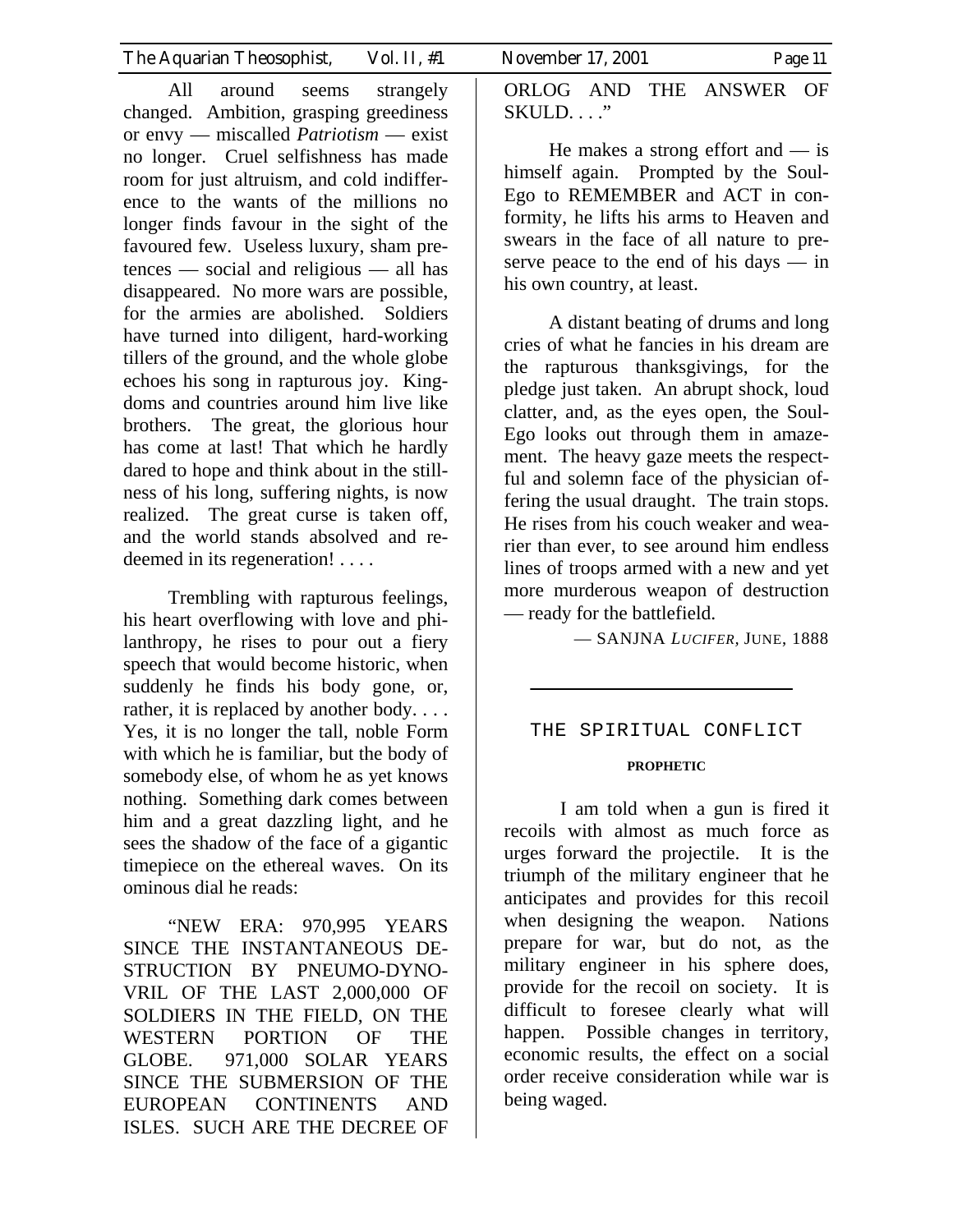But how war may affect our intellectual and spiritual life is not always apparent. Material victories are often spiritual defeats. History has record of nationalities which were destroyed and causes whose followers were overborne, yet they left their ideas behind them as a glory in the air, and these incarnated anew in the minds of the conquerors. Ideas are things which can only be conquered by a greater beauty or intellectual power, and they are never more powerful than when they do not come threatening us in alliance with physical forces. I have no doubt there are many to-day who watch the cloud over Europe as we may imagine some Israelite of old gazing on that awful cloudy pillar wherein was the Lord, in hope or fear for some revelation of the spirit hidden in cloud and fire. What idea is hidden in the fiery pillar which moves over Europe? What form will it assume in its manifestation? How will it exercise dominion over the spirit? Whatever idea is most powerful in the world must draw to it the intellect and spirit of humanity, and it will be monarch over their minds either by reason of their love or hate for it. It is more true to say we must think of the most powerful than to say we must love the highest, because even the blind can feel power, while it is rare to have vision of high things.

A little over a century ago all the needles of being pointed to France. A peculiar manifestation of the democratic idea had become the most powerful thing in the world of moral forces. It went on multiplying images of itself in men's minds through after generations; and, because thought, like matter, is subject to the laws of action and reaction, which indeed is the only safe basis for prophecy, this idea inevitably found itself opposed by a contrary idea in the world. To-day all the needles of being point to

Germany, where the apparition of the organized State is manifest with every factor, force, and entity coordinated, so that the State might move myriads and yet have the swift freedom of the athletic individual. The idea that the State exists for the people is countered by the idea that the individual exists for the State. France in a violent reaction found itself dominated by a Caesar. Germany may find itself without a Caesar, but with a social democracy.

But, if it does, will the idea Europe is fighting be conquered? Was the French idea conquered either by the European confederation without or by Napoleon within? It invaded men's minds everywhere; and in few countries did the democratic ideas operate more powerfully than in these islands, where the State was a most determined antagonist of their material manifestations in France. The German idea has sufficient power to unite the free minds of half the world against it. But is it not already invading, and will it not still more invade, the minds of rulers?

All Governments are august kinsmen of each other, and discreetly imitate each other in policy where it may conduce to power or efficiency. The efficiency of the highly organized State as a vehicle for the manifestation of power must today be sinking into the minds of those who guide the destinies of races. The State in these islands, before a year of war has passed, has already assumed control over myriads of industrial enterprises. The back-wash of great wars, their reaction within the national being after prolonged external effort, is social disturbance; and it seems clear that the State will be unable easily, after this war, to relax its autocratic power. There may come a time when it would be possible for it to do so; but the habit of overlord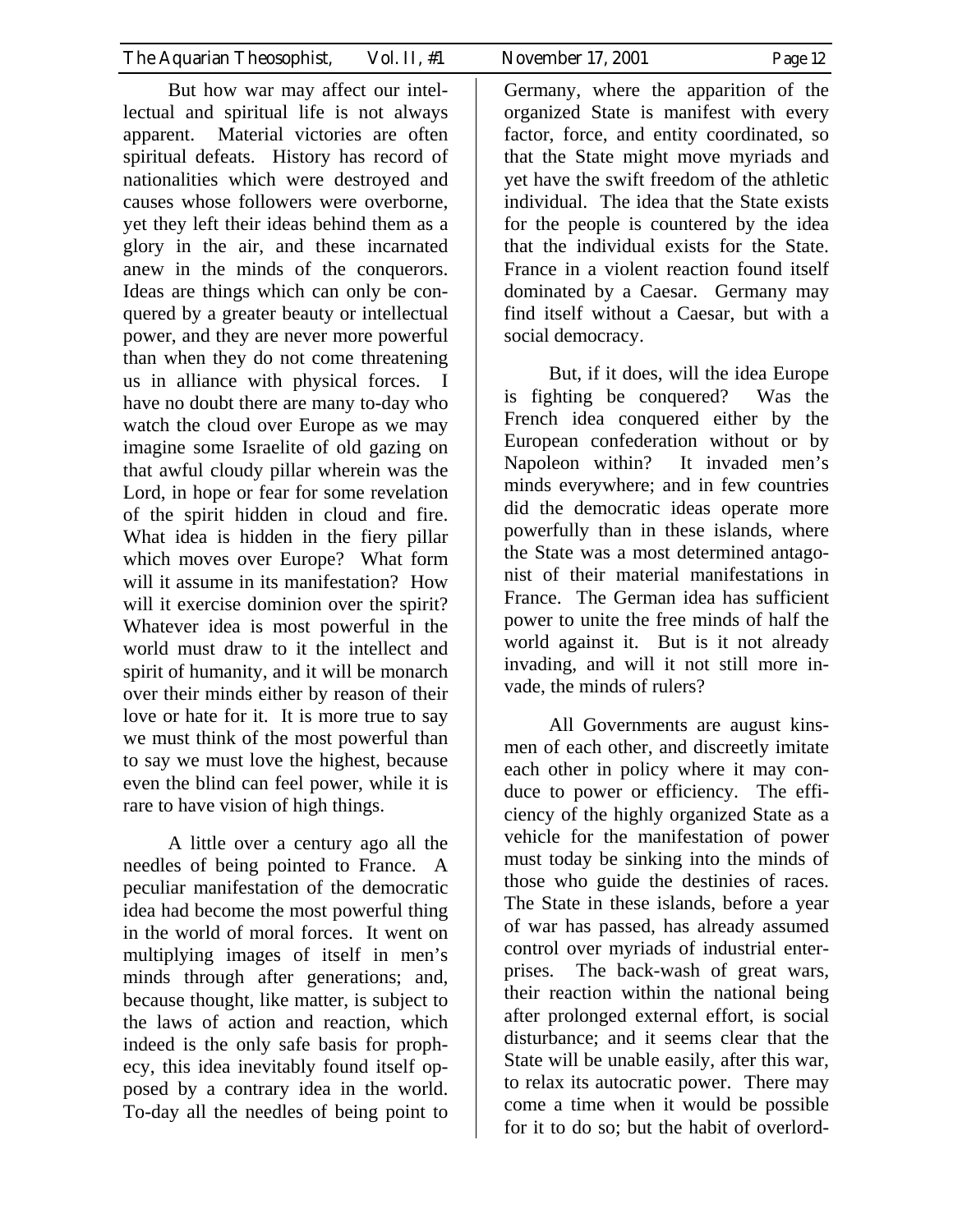ship will have grown, there will be many who will wish it to grow still more, and a thousand reasons can be found why the mastery over national organizations should be relaxed but little. The recoil on society after the war will be almost as powerful as the energy expended in conflict; and our political engineers will have to provide for the recoil. By the analogy of the French Revolution, by what we see taking place to-day, it seems **safe to prophesy** that the State will become more dominant over the lives of men than ever before.

In a quarter of a century there will hardly be anybody so obscure, so isolated in his employment, that he will not, by the development of the organized State, be turned round to face it and to recognize it as the most potent factor in his life. From that it follows of necessity that literature will be concerned more and more with the shaping of the character of this Great Being. In free democracies, where the State interferes little with the lives of men, the mood in literature tends to become personal and subjective; the poets sing a solitary song about nature, love, twilight, and the stars; the novelists deal with the lives of private persons, enlarging individual liberties of action and thought. Few concern themselves with the character of the State. But when it strides in, **an omnipresent overlord, organizing and directing life and industry**, then the individual imagination must be directed to that collective life and power. For one writer today concerned with high politics we may expect to find hundreds engaged in a passionate attempt to create the new god in their own image.

This may seem a far-fetched speculation, but not to those who see how through the centuries humanity has oscillated like a pendulum betwixt opposing

ideals. The greatest reactions have been from solidarity to liberty and from liberty to solidarity. The religious solidarity of Europe in the Middle Ages was broken by a passionate desire in the heart of millions for liberty of thought. A reaction rarely, if ever, brings people back to a pole deserted centuries before. The coming solidarity is the domination of the State and to speculate whether that again will be broken up by a new religious movement would be to speculate without utility. What we ought to realize is that these reactions take place within one being, humanity, and indicate eternal desires of the soul. They seem to urge on us the idea that there is a pleroma, or human fullness, in which the opposites may be reconciled, and that the divine event to which we are moving is a State in which there will be essential freedom combined with an organic unity. At the last analysis are not all empires, nationalities, and movements spiritual in their origin, beginning with desires of the soul and externalizing themselves in immense manifestations of energy in which the original will is often submerged and lost sight of? If in their inception national ideals are spiritual, their final object must also be spiritual, perhaps to make man a yet freer agent, but acting out of a continual consciousness of his unity with humanity. The discipline which the highly organized State imposes on its subjects connects them continuously in thought to something greater than themselves, and so ennobles the average man. The freedom that the policy of other nations permits quickens intelligence and will. Each policy has its own defects: with one a loss in individual initiative, with the other self-absorption and a lower standard of citizenship or interest in national affairs. The oscillations in

society provide the corrective.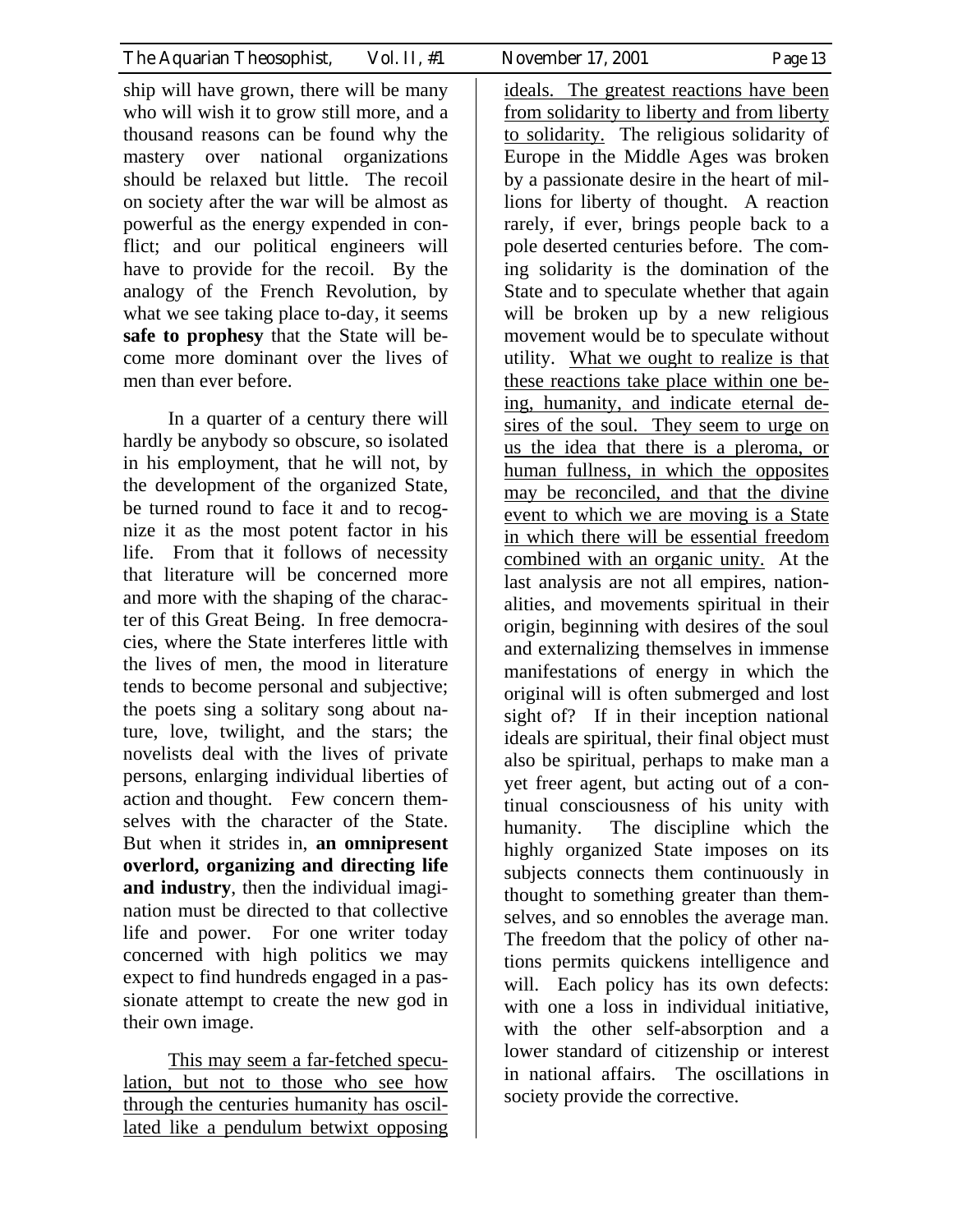We are going to have our free individualism tempered by a more autocratic action by the State. There are signs that with our enemy the moral power which attracts the free to the source of their liberty is being appreciated, and the policy which retained for Britain its Colonies and secures their support in an hour of peril is contrasted with the policy of the iron hand in Poland. Neither Germany nor Britain can escape being impressed by the characteristics of the other in the shock of conflict. It may seem a paradoxical outcome of the spiritual conflict Mr. Asquith announced. But history is quick with such ironies. What we condemned in others is the measure which is meted out to us. Indeed it might almost be said that **all war results in an exchange of characteristics,** and if the element of hatred is strong in the conflict it will certainly bring a nation to every baseness of the foe it fights. Love and hate are alike in this, that they change us into the image we contemplate. We grow nobly like what we adore through love and ignobly like what we contemplate through hate. It will be well for us if we remember that all our political ideals are symbols of spiritual destinies. These clashings of solidarity and freedom will enrich our spiritual life if we understand of the first that our thirst for greatness, for the majesty of empire, is a symbol of our final unity with a greater majesty, and if we remember of the second that, as an old scripture said, "The universe exists for the purposes of soul." 1915 **A. E.** 

[GEORGE WILLIAM RUSSELL] (Emphasis has been added.)



# The Limitations of the **Personality**

 It is only in that *personality* that is centered selfishness, or rather the latter creates the former and *vice versa,* since they mutually act and react upon each other. For, selfishness is that feeling which seeks after the aggrandizement of one's own egotistic personality to the exclusion of others. If, therefore, selfishness limits one to narrow personalities, absolute knowledge is impossible so long as selfishness is not got rid of So long, however, as we are in this world of phenomena, we cannot be *entirely* rid of a sense of personality, however exalted that feeling may be in the sense that no feeling of *personal* aggrandisement or ambition remains. We are, by our constitution and state of evolution, placed in the "World of Relativity", but as we find that *impersonality* and non-duality is the ultimate end of cosmic evolution, we have to endeavor to work along with Nature, and not place ourselves in opposition to its inherent impulse which must ultimately assert itself. To oppose it, must necessitate suffering, since a weaker force, in its egotism, tries to array itself against the *universal* law.

*August 1884* 

#### *Theosophist* H. P. BLAVATSKY

# *Friends, Brothers, and Acquaintances*

…all that can be said of Friendship, is like botany to flowers. How can the understanding take account of its friendliness? ….

Also this other word of entreaty and advice to the large and respectable nation of Acquaintances, beyond the mountains;—Greeting.

My most serene and irresponsible neighbors, let us see that we have the whole advantage of each other; we will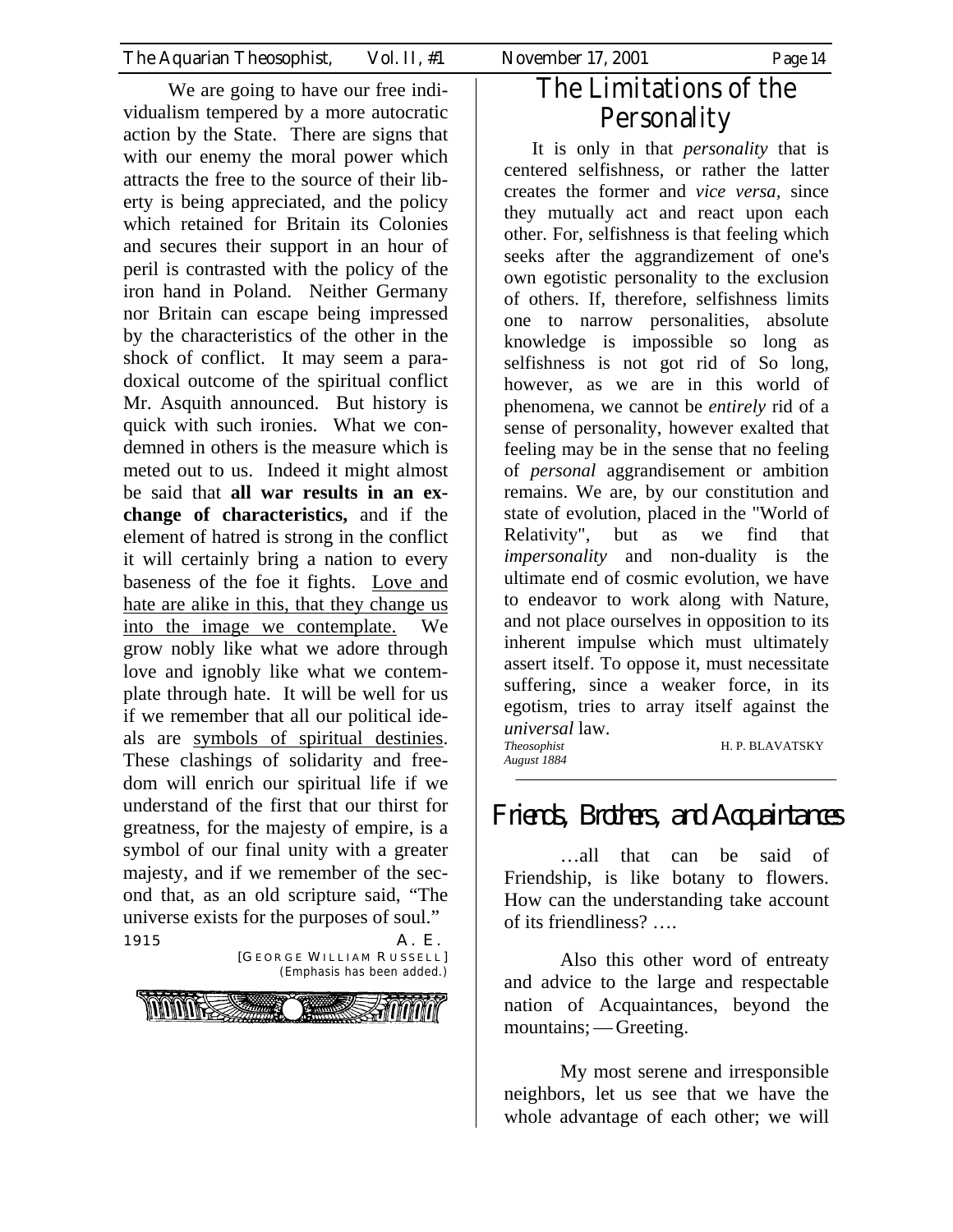| The Aquarian Theosophist,<br>Vol. 11, #1                                                                                       | November 17, 2001<br>Page 15                                                                                       |
|--------------------------------------------------------------------------------------------------------------------------------|--------------------------------------------------------------------------------------------------------------------|
| be useful, at least, if not admirable, to<br>one another. I know that the mountains<br>which separate us are high, and covered | Ah my dear Strangers and Enemies, I<br>would not forget you. I can well afford<br>to welcome you. Let me subscribe |
| with perpetual snow, but despair not.<br>Improve the serene winter weather to                                                  | myself Yours ever and truly — your<br>much obliged servant. We have nothing                                        |
| scale them. If need be, soften the rocks                                                                                       | to fear from our foes; God keeps a                                                                                 |
| with vinegar. For here lie the verdant                                                                                         | standing army for that service; but we                                                                             |
| plains of Italy ready to receive you. Nor                                                                                      | have no ally against our Friends, those                                                                            |
| shall I be low on my side to penetrate to                                                                                      | ruthless Vandals.                                                                                                  |
| your Province. Strike then boldly at head<br>or heart or any vital part. Depend upon                                           | Once more to one and all,                                                                                          |
| it, the timber is well seasoned and tough,                                                                                     |                                                                                                                    |
| and will bear rough usage; and if it                                                                                           | "Friends, Romans, Countrymen, and<br>Lovers."                                                                      |
| should crack, there is plenty more where                                                                                       |                                                                                                                    |
| it came from. I am no piece of crockery<br>that cannot be jostled against my                                                   | Let such pure hate still underprop                                                                                 |
| neighbor without danger of being broken                                                                                        | Our love, that we may be<br>Each other's conscience,                                                               |
| by the collision, and must needs ring                                                                                          | And have our sympathy<br>Mainly from thence.                                                                       |
| false and jarringly to the end of my days,                                                                                     |                                                                                                                    |
| when once I am cracked; but rather one                                                                                         | We'll one another treat like gods,<br>And all the faith we have                                                    |
| of the old-fashioned wooden trenchers,<br>which one period stands at the head of                                               | In virtue and in truth, bestow                                                                                     |
| the table, and at another is a milking-                                                                                        | On either, and suspicion leave<br>To gods below.                                                                   |
| stool, and at another a seat for children,                                                                                     |                                                                                                                    |
| and finally goes down to its grave not                                                                                         | Two solitary stars —<br>Unmeasured systems far                                                                     |
| unadorned with honorable scars, and                                                                                            | Between us roll,                                                                                                   |
| does not die till it is worn out. Nothing<br>can shock a brave man but dullness.                                               | But by our conscious light we are<br>Determined to one pole.                                                       |
| Think how many rebuffs every man has                                                                                           |                                                                                                                    |
| experienced in his day; perhaps has                                                                                            | What need confound the sphere -<br>Love can afford to wait,                                                        |
| fallen into a horse-pond, eaten fresh-                                                                                         | For it no hour's too late                                                                                          |
| water clams, or worn one shirt for a week<br>without washing. Indeed, you cannot                                               | That witnesseth one duty's end,<br>Or to another doth beginning lend.                                              |
| receive a shock unless you have an                                                                                             |                                                                                                                    |
| electric affinity for that which shocks                                                                                        | It will subserve no use,<br>More than the tints of flowers,                                                        |
| you. Use me, then, for I am useful in my                                                                                       | Only the independent guest                                                                                         |
| and<br>stand as one<br>of many<br>way,                                                                                         | Frequents its bowers,<br>Inherits its bequest.                                                                     |
| petitioners, from toadstool and hen-bane<br>up to dahlia and violet, supplicating to be                                        |                                                                                                                    |
| put to my use, if by any means ye may                                                                                          | No Speech though kind has it,<br>But kinder silence doles                                                          |
| find me serviceable; whether for a                                                                                             | Unto its mates,                                                                                                    |
| medicated drink or bath, as balm and                                                                                           | By night consoles,<br>By day congratulates.                                                                        |
| lavender; or for fragrance, as verbena and                                                                                     |                                                                                                                    |
| geranium; or for sight, as cactus; or for                                                                                      | What saith the tongue to tongue?<br>What heareth ear to ear?                                                       |
| thoughts, as pansy, — These humbler, at<br>least, if not those higher uses.                                                    | By the decrees of fate                                                                                             |
|                                                                                                                                | From year to year,<br>Does it communicate.                                                                         |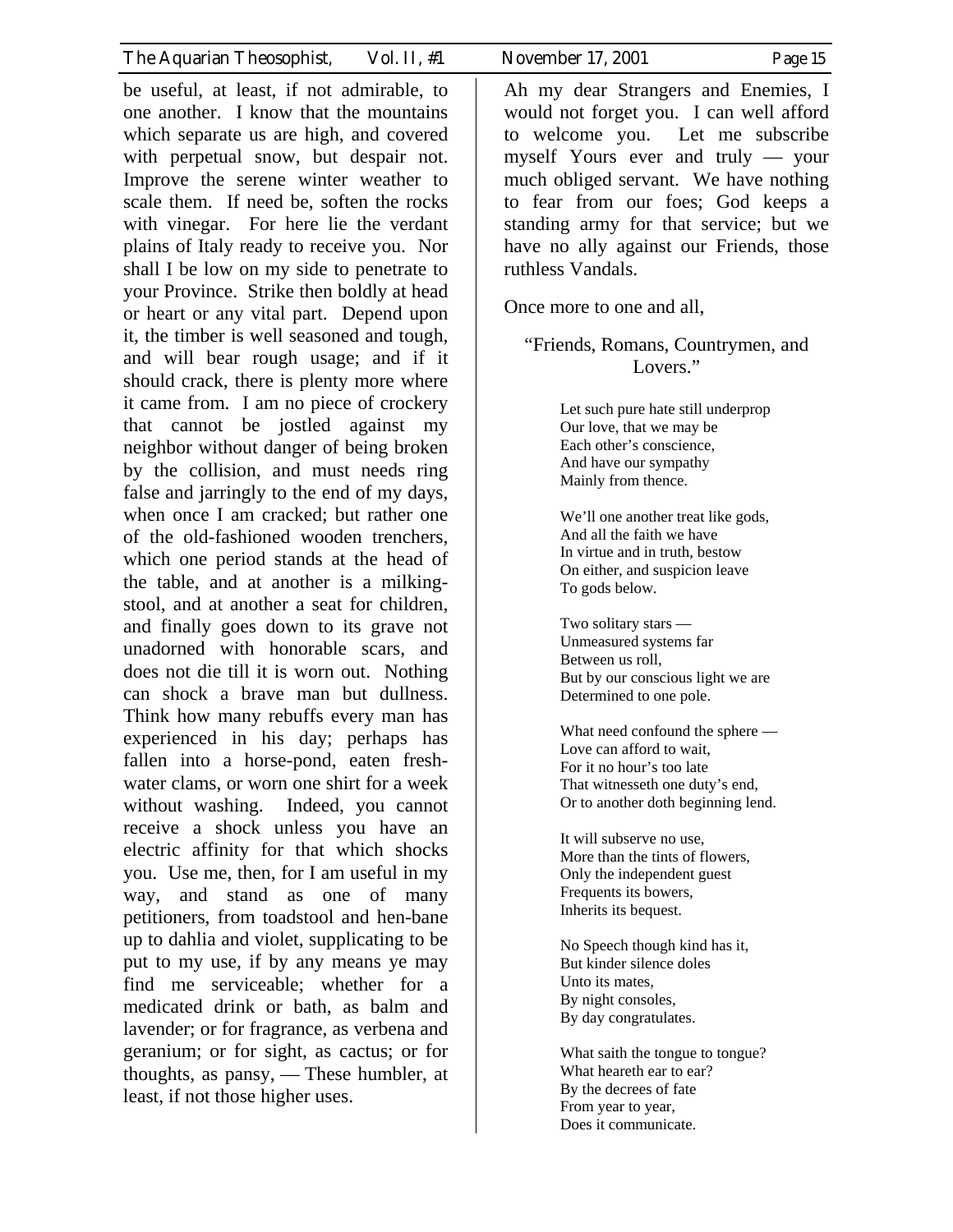Pathless the gulf of feeling yawns — No trivial bridge of words, Or arch of boldest span, Can leap the moat that girds The sincere man.

No show of bolts and bars Can keep the foeman out, Or 'scape his secret mine Who entereth with the doubt That drew the line.

No warder at the gate Can let the friendly in, But, like the sun, o'er all He will the castle win, And shine along the wall.

There's nothing in the world I know That can escape from love, For every depth it goes below, And every height above.

It waits as waits the sky, Until the clouds go by, Yet shines serenely on With an eternal day, Alike when they are gone, And when they stay.

Implacable is Love, — Foes may be bought or teased From their hostile intent, But he goes unappeased Who is on kindness bent.

HENRY DAVID THOREAU

### CORRESPONDENCE

--and interesting interchange--- Connie, can I use your letter in the next<br>issue of The Aquarian Theosophist? issue of The Aquarian Theosophist? Australians just love to hear about each other and I have quite a clan there!! ================ she said yes, and this is the letter------

... nice to hear from you! Yes, I managed to get the complete poem, "Paracelsus," by Robert Browning. It is truly amazing to say the least. I have read it twice (very long!!) and I figure I need to read it another 10 times to be able to grasp at the complexity and depth of this guy's mind. It is so profound. You have probably guessed that I love poetry and he's one of my favorites including Tennyson, Shelley and Blake to name a few.

 The other chap Paracelsus was an alchemist and I have found some interesting stuff about him on the net, but, I must confess the poem by Browning is my passion<br>at the moment. Hey, how are you, and I Hey, how are you, and I have been thinking about the tragedy that

occurred in your country and hope that you and your loved ones are ok.

 It is truly sad the evil that prevails in life and how it is projected through its many 'masks'.

 Anyway, I live in Australia on a lovely country property where I work and subsist with what God and nature has provided. It is truly rewarding how the simplest of things make me the most happiest. take care and hope to chat again soon, Connie

[The following letter should see the light of day, but we must remember it arrived when emotions were at a high pitch. Pedro had cited some horrible things done to the natives of America and suggested the intrusive inhabitants should leave.]

Dear Pedro,

 As theosophists we need to have discretion. When some thing decent happens, it is important that we keep it clean and away from the mess.

 It is true that this land belonged to the Native Americans. Actually our constitution is written from the Iroquois constitution of the Nations, particularly the preamble (if someone wants it I have a copy of it 25 pages long- very interesting reading). But, the natives don't want all of us to get out now! They want us to live and love the earth the skies and nature as much as they do.

 It is not too long ago that I was robbed out of my voting rights in Florida when my president was chosen by the Supreme Court. We must see that this is not repeated.

 It is not too long ago that the Americans — not by their choice — (Afro Americans) used to be lynched freely. Some of the symbols do exist even today. We must wipe them out.

 It was not too long ago that half of the people did not have voting rights because they did not have souls according to the church — the women. We must make sure that the rights of all Americans are protected.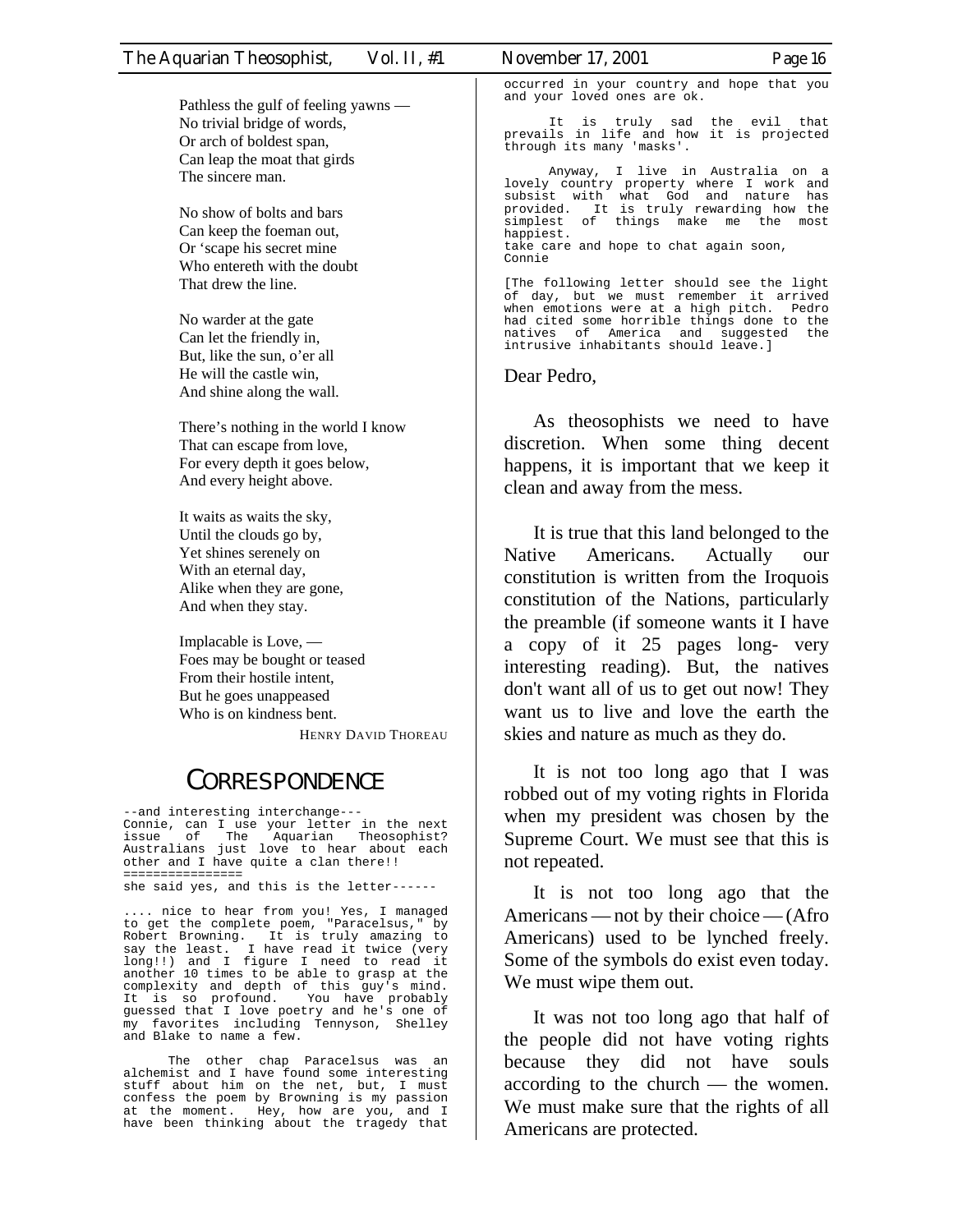We can go on and on.

 However, what have they got to do with what is going on now? Some people with *Jihad* as their cause are coming to kill civilians indiscriminately. It is the President's right and his duty to protect and secure this nation to the best of his ability and 90% of Americans think that he is doing the correct thing. He is not running around like a cowboy swinging his gun. He is proceeding cautiously and taking a path of least human losses.

 If these crazy people misinterpret their religion and come here to kill people using the inflammatory word of *Jihad,* what is the nation supposed to do?

 I think we should support our President (yes! he is my President for these four years even if the Supreme Court placed him there) cautiously, and do our duty without forgetting our rights as an American and a citizen of the world. There is time for cynicism and there is time for positive action.

#### Gopi

[This next letter is a change of pace to remind us of our integral membership in all of nature as the Sun sweeps on in its great course through the heavens.]

Dec. 24. 1911

To Wescott and Grace,

At this time of the year where the Sun turns back from his northern course — turns inward from his outgoing, it is wise to not that it is the eternal process of all things and Beings. That tide of life and its expression in conscious action flows out and in ever thus, and ever onward. In the attainment of the great, the cyclic return brings back and includes

the smallest of the small, but ever with a higher, fuller meaning. So nothing is lost — not even form, nor any kind of life, but always in these great sweeps from low to high, from high to low, the spiral lifting goes on, if only we know the high, hold to it through all. So, dear ones, with this turning inward or backward of the Sun of our System, under whose laws our physical and psychical encasements move, we must feel see and know the process, and taking advantage of that knowledge move spirally onward.

The sun returns to warm the earth, we as Suns and Sons do likewise — so let it be our view of Christmas and the rejoicing of that season will mean more.

With hearts love and best wishes as ever,



### THE COFFEE KLATCH

**Coffee Maker:** Ah! If my coffee mugs could talk they would tell you a thing or two. All this war and rumour of war, this clash and ding of emotions! The enemy will not need to shoot us, we will simply die of our own undoing! I sometimes wonder if I should sit down in a corner, shut my eyes, and muse upon the bends in time, for did not Shelley tell us that "Another Athens shall arise and bequeath like sunset to the skies all earth can take or heaven can give"?

**Student buying coffee:** Coffeemaker you look distracted, you just dropped cream into a creamless coffee drinker's cup. Connoisseurs tell us that the essence of the thing is in the "bean," but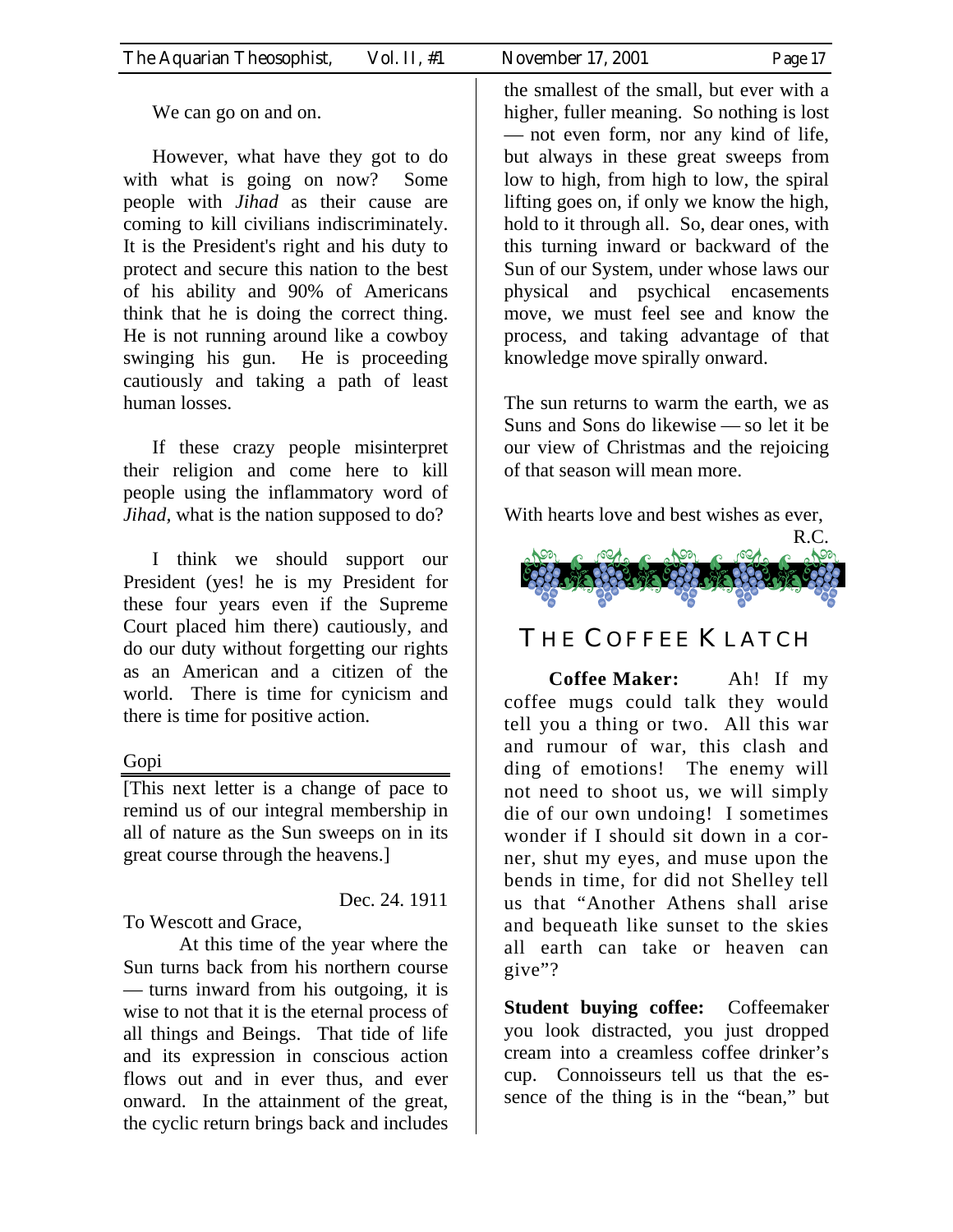then whence comes "motive"? Is it "essence" from a higher plane?

**Furtive Bystander**: *Essence* cannot be taught but passes by contagion from Those who exemplify, similar to one candle lighting another.

**LOUIS:** Regarding the Blavatsky material at least, and on a more general note, the whole of classical theosophical writing, it has a certain quality that one does not find as strongly in other writing. The common mark of all inspired writing (*i.e.,* that which has the power to inspire the reader) is its INTUITIVE CHORDS. Along with the literal written word is being carried a **resounding experience** that is MORE than the sum of the words themselves. It is the ECHO of TRUTH carried unbroken over time. The writer, in this case HPB, has before her a clear visual (intuitive) contact of her subject. It is that INTUITIVE ENERGY and all its power to inspire that she sends forward through the words that she uses. It is that INTUITIVE ENERGY that the reader is accessing, most often at a subconscious level. With practice the reader begins to recognize this effect and it starts to become conscious. Who among us has not had the experience of being in the presence of a resounding and familiar truth, when reading HPB's work? Who among us has not enjoyed an ongoing series of AH-HA moments as we grow in the study and the work.

#### **DNYANESHVARI**

\_\_\_\_\_\_\_\_\_\_\_\_\_\_\_

#### **XII**

[The *Dnyaneshvari* is mentioned many times by Madame Blavatsky, always in glowing terms. The following rendition is extracted from Manu Subedar's translation. The great Sage, Dnaneshwara

Maharaj sang this work to his people when he was quite young. He did it in their native language, Marathi, about 700 years ago. It is his commentary on the *Bhagavad Gita.*]

## Chapter V

[Continued from Vol. I, Issue 12]

The very hungry would welcome chaff, if they cannot get grain. Thus the deer, in error leaving behind natural water, would run after the mirage. He who has not realized the true happiness of Self is attracted by the pleasures of senses.

It is wrong even to speak of pleasure in connection with the senses. But, if any one maintains that there is pleasure in the enjoyment of senses, I would ask him, why a flash of lightning does not serve the world's purpose for light. If a small cloud in the sky were sufficient protection against wind, rain and sun, why should anybody build houses?

Let us look at it in another way. How can a canopy formed by the hood of a serpent be cool for the mouse sitting under it? The fish in the river is safe only as long as it does not take the bait.

In the eyes of the wise, these enjoyments appear not like a healthy development, but like stoutness arising out of Pandu disease. From the beginning to the end, there is nothing but misery in such pleasures. Knowing nothing better, like worms produced in mud, who feel no disgust for dirt, stupid people pine for such pleasures. Such people are like frogs who can live in the mud of the objects of senses or in the dirty water of the enjoyment of senses. If every one could be indifferent to the senses, whom shall we call the "miserables" (Dukha-yoni)? Who will pursue ceaseless activity in the troubles of life and death and the travails of birth? Where will sin find its dwelling place? Will not the word "Sansara"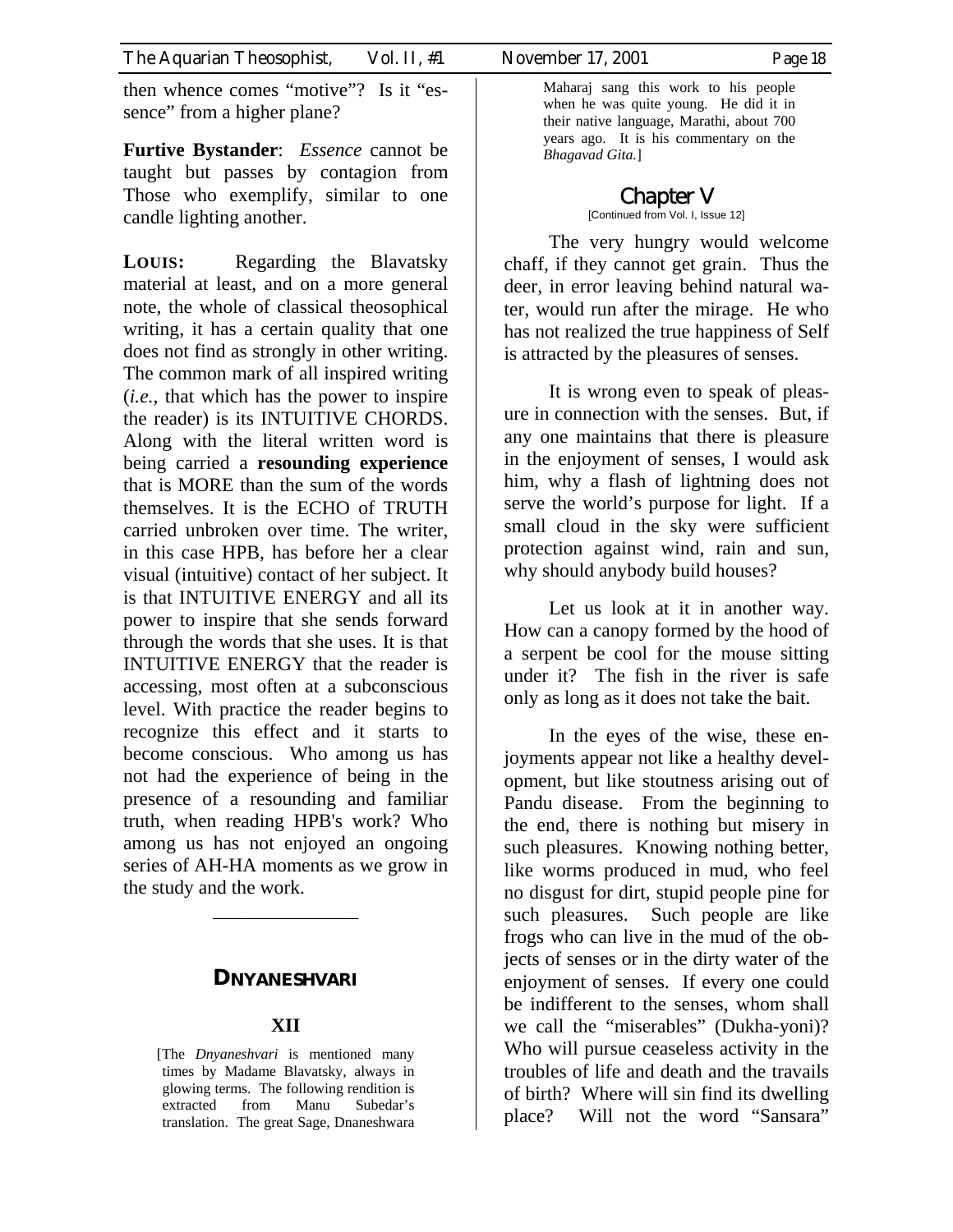(worldly life) become meaningless? Those who are seeking happiness in the senses, are seeking to establish delusion as truth. Be not diverted from the true path by the false lure of the senses. The Yogis reject these, as one would reject poison and being free from desires, they are able to keep off from this misery.

The only happiness the Yogi knows is the unique happiness of SELF. This happiness is not like the satisfaction secured by a bird pecking at a fruit. In this case there is the bird, there is the satisfaction, and there is the fruit which gives satisfaction, but in the case of the Yogi, the very consciousness of this distinction is lost and a spontaneous identity is established as between one stream of water joining with another stream of water.

[TO BE CONTINUED]

# The Global Village Sarasota, Florida Theosophy Group

Meets Weekly on: WEDNESDAYS:  $-7 - 8:15$  P.M. SUNDAYS  $-11$  AM  $-12:30$  PM

We are a very friendly group of students with various religious and philosophical backgrounds. Our goals are to discuss and understand the universal truths of Theosophy.

On Wed. nights we are studying, *The Ocean of Theosophy* by W.Q. Judge, and on Sunday mornings we're discussing *Isis Unveiled* by H.P. Blavatsky and *Light On The Path* by Mabel Collins.

We structure our meetings so that anyone who is visiting for the first time will feel comfortable and easily follow along.

Most topics include: The Absolute, Karma, Evolution, Reincarnation, Universal

Truths and Eastern/Western esoteric philosophies. Meetings are free and all are welcome.

Our address is: 2700 S. Tamiami Tr. Suite #14 (we're moving to Suite #11 in October), Sarasota Florida, and our phone number is: 941-312-9494.

Please feel free to call Bob Waxman anytime if you need any additional information.

# United Lodge of Theosophists

**Theosophy Hall 77 W. Encanto Blvd. Phoenix, Arizona 85003** 

**Telephone (602) 256-6384** 

**Study Classes Sunday Evenings 7:30 - 8:30 pm**

*The Key to Theosophy* **by H.P. Blavatsky** 

**Special Meeting in October** 

THEOSOPHICAL SEMINAR **"Universal Brotherhood: The Path to Compassion"**  Saturday, October 27, 2001 9:00 am to 12:00 noon at the Pima Inn Scottsdale, Arizona

All welcome No collections (Alan Donant has agreed to be our guest speaker.)



#### Ancient Wisdom tradition From the Writings of

H. P. Blavatsky & W. Q. Judge



**Schedule:** 

**Classes--** 11:a.m. – 12:45 p.m. Every other Sunday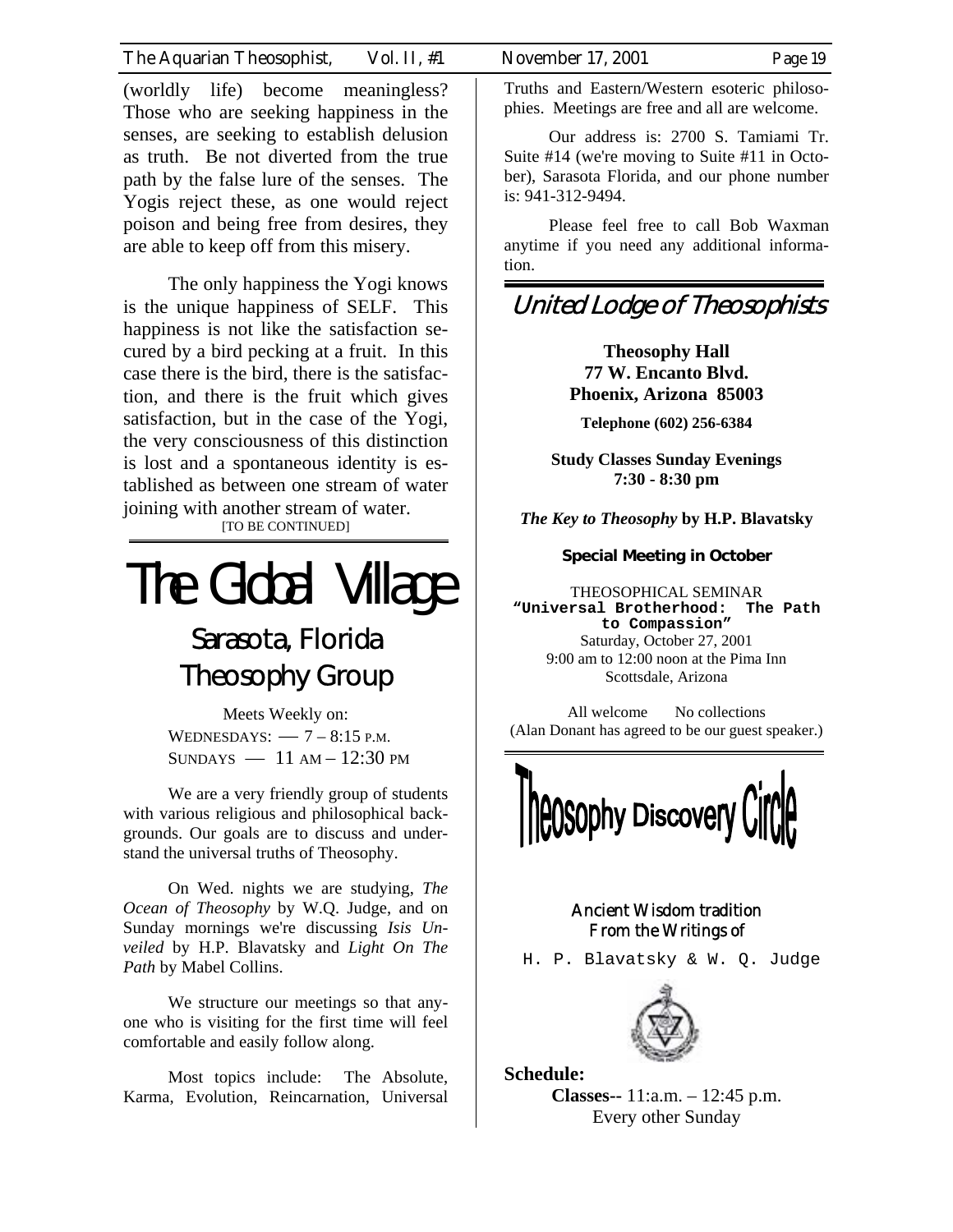#### The Aquarian Theosophist, Vol. II, #1 November 17, 2001 Page 20

September 23,2001 through June, 2002

**Currently studying – The Secret Doctrine A Synthesis of Religion, Science, and Philosophy – By H.P. Blavatsky.** 



Located at: TRS Professional Suites, 11th floor 44 East 32<sup>nd</sup> Street (between Park & Madison) New York, N.Y. Near subway and bus lines.

#### Contacts:

[Mirror1@optonline.net](mailto:Mirror1@optonline.net) [Tmwriteres@mindspring.com](mailto:Tmwriteres@mindspring.com) [Davidgro@webspan.net](mailto:Davidgro@webspan.net)

#### Phone:

 David — (718) 438 — 5021 Amedeo — (973) 697 - 5938

**All are welcome United Lodge of Theosophists** 

Robert Crosbie House 62 Queens Gardens London W23AH, England **Tel +(44) 20 7723 0688 Fax +(44) 20 7262 8639**

**Contact us: [ult@ultlon.freeserve.co.uk](mailto:ult@ultlon.freeserve.co.uk)** SUNDAYS 8.00 - 9.00 p.m.

**U.L.T. Meetings are free and open to all. SCHEDULE FOR—**

**{Being Obtained}** 

**Sundays 8.00 - 9.00 p.m. INFORMAL MEETINGS All are welcome to attend the meetings: they are held in an impersonal, friendly atmosphere.** 

> **THEOSOPHICAL STUDY CLASS Wednesdays 7 - 8 p.m.**



**LOTUS CIRCLE SUNDAYS 10:30 AM**

> *Not to do any evil, To cultivate good To purify one's own mind: This is the teaching of the Buddhas.* -- Dhammapada 183

**10:30 AM– WELCOME** Keynote Readings, Songbook

**10:45 – 11:15 – TEACHINGS OF BUDDHA**  Text: *The Dhammapada* Readings, Discussion, Q & A.

**11:15 – 11:50 - REINCARNATION & KARMA** Texts: *The Scope of Reincarnation* & *Reincarnation: The Phoenix Fire Mystery* Readings, Discussion, Q & A.

**12:00 – 12:15 – ASSEMBLY**

**FREE CLASS ALL WELCOME – START ANYTIME -No fees or collections-**

#### **THEOSOPHY HALL**

347 East 72 Street New York, NY 10021 (212) 535-2230

e-mail: [otownley@excite.com](mailto:otownley@excite.com)



# **THEOSOPHY**  *Secret Doctrine Classes*

**Wednesday 2 to 4 pm — Antwerp** 

**Wednesday 7:30 to 8:45 pm — Los Angeles Long Beach — Monthly S.D. class. Dates T.B.A.**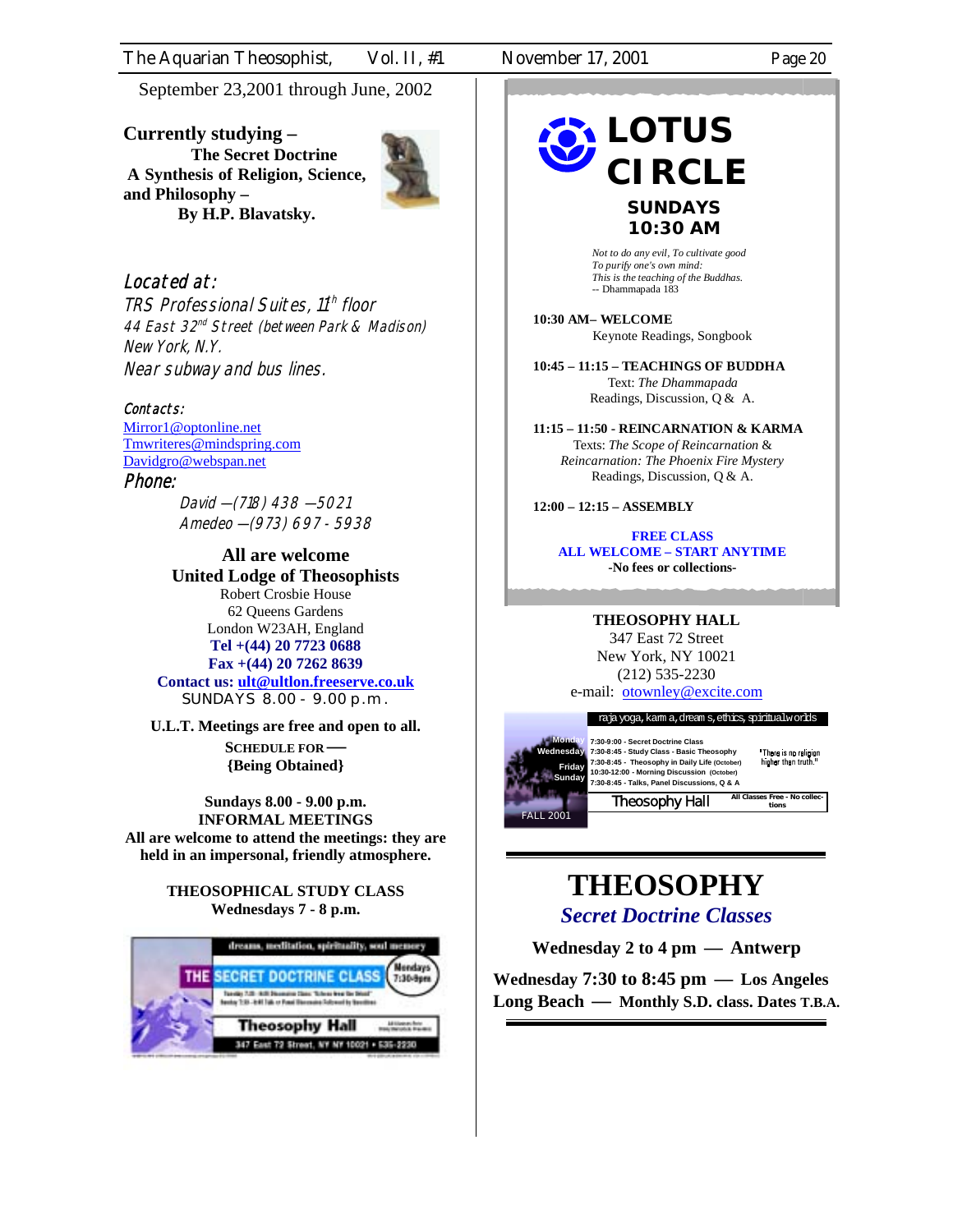Årg 14 • nr 10 • Malmö-program nr 140 • Oktober 2001 ULT-Bullentinen

#### U.L.T. **United Lodge of Theosophists En teosofisk skola** DRÖMMARNAS NÖDVÄNDIGHET

#### **Fråga:** Vad är då insomningsprocessen?

**Svar:** Den är delvis förklarad av fysiologin. Den är enligt ockultismen den periodiska och reglerade utmattningen av nervcentra och speciellt hjärnans sensoriska ganglier som vägrar att verka längre på detta plan och är, för att inte bli oförmögna till arbete, tvingade att återvinna sin styrka på ett annat plan eller *Upadhi*. Först kommer *Svapna*, eller drömtillståndet, och detta leder till planet *Shushupti*. Nu måste man komma ihåg att alla våra sinnen är tvåfaldiga och verkar i enlighet med det medvetenhetsplan på vilket det tänkande väsendet är i aktiv verksamhet. Fysisk sömn ger den bästa möjligheten för deras verksamhet på de olika planen. På samma gång är den nödvändig för att sinnena från *Svapna* eller *Shushupti* ska kunna få nytt liv för *Jagrata*, eller det vakna tillståndet. Enligt Raja-yogan är *Turiya* det högsta tillståndet. Liksom en människa som är utmattad av ett av livsflödets tillstånd, söker ett annat, (till exempel när hon utmattad av varm luft förfriskar sig med svalkande vatten) är sömnen den skuggiga vrån i livets soliga dal.

Sömn är ett tecken på att det vakna livet blivit för starkt för den fysiska organismen och att livskraftens ström måste brytas genom att övergå från vaket till sovande tillstånd. Be en skicklig klärvoajant att beskriva auran kring en person som just blivit uppfriskad genom sömn, och auran kring en annan som just ska till att sova. Den förra kommer att synas badande i rytmiska vibrationer av livsströmmar – gyllene, blå och rosa; dessa är Livets elektriska vågor. Den orangefärgade tonen, sammansatt av atomer virvlande med nästan otrolig spasmatisk hastighet, visar att personen börjar bli för starkt mättad av Livet. Livsessensen är för stark för hans fysiska organ och han måste söka lindring på essensens skuggiga sida. Detta

är drömmens element, eller fysisk sömn – ett av medvetandets tillstånd.

Utdrag från skriften **DRÖMMAR** av **HELENA BLAVATSKY** (Transactions of the Blavatsky Lodge)

#### **Den TEOSOFISKA Ursprungliga Undervisningen UNITED LODGE OF THEOSOPHISTS, Malmölogen Kungsgatan 16 A, Malmö**

#### DHARMAGRUPPEN

**Höstterminen onsdagar 18.00 - 19.00 Studiegrupp i Den Hemliga Läran av HPB** 

**I höst studerar vi Den Hemliga Läran eller Dzyans Bok som den förmedlades av Helena Blavatsky på uppdrag av Mästana från den Stora Logen.** 

**Vi kommer att belysa DHL från olika håll, bl.a. från dagens vetenskapliga upptäckter. Det kommer att ges stort utrymme för frågor och samtal kring den teosofiska filosofin.** 

**Den Hemliga Läran kan betraktas som den teosofiska filosofins ryggrad. Det mesta som finns i denna bok speglar kärnan i teosofins esoteriska lära.** 

**"Det finns ingen Religion högre än Sanningen" Välkomna!** 

#### **ULT-FÖREDRAG kl. 19.30 - 20.30 Oktober**

den 3 oktober....Cyklernas esoterik den 10 oktober....Drömlektioner den 17 oktober....Gud, Monader & Atomer den 24 oktober....Leibniz (stora teosofer genom tiderna) den 31 oktober....Esoteriska Samtal: Teosofi & Naturväsen

#### **Välkomna!**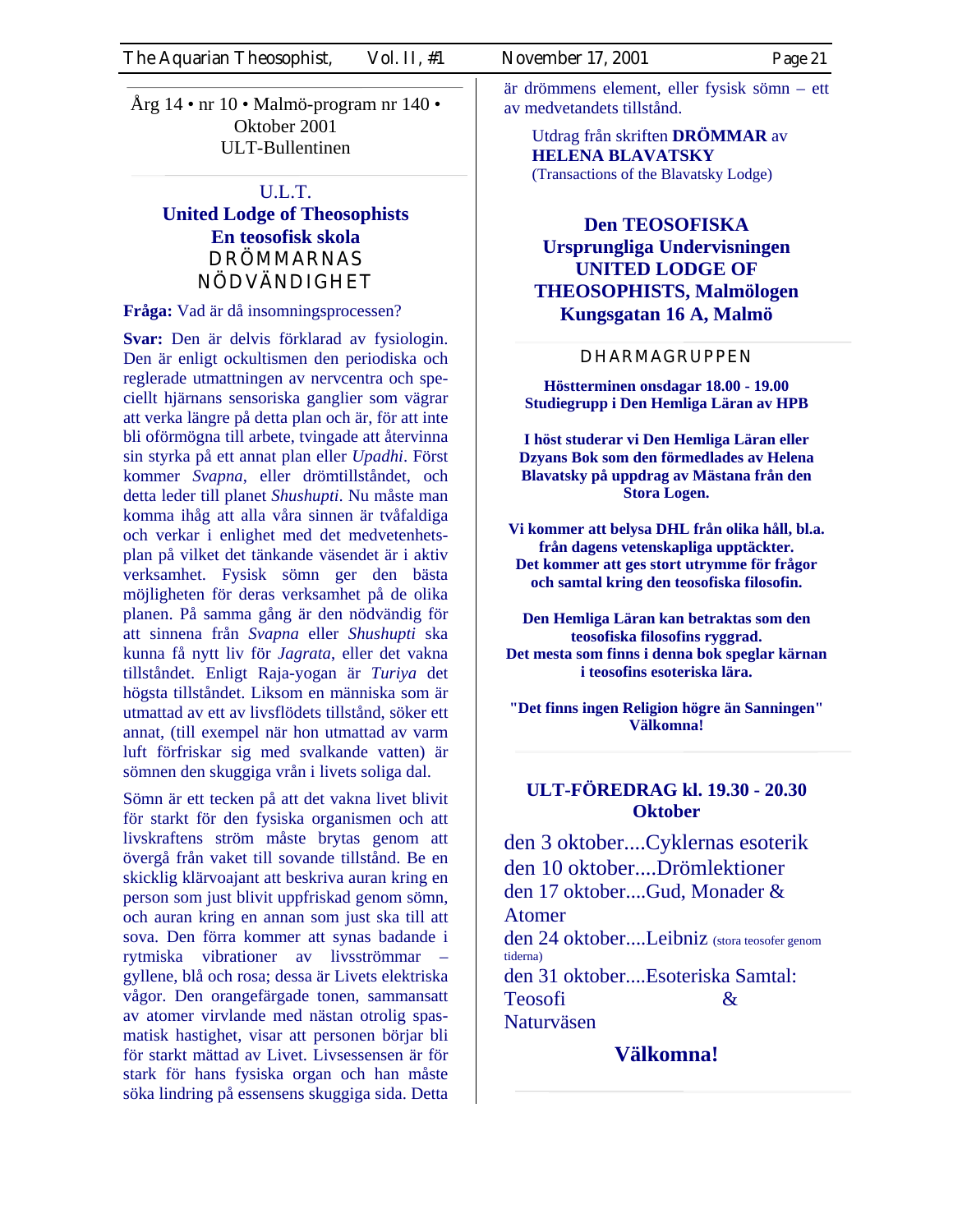TEOSOFICIRKLAR I MALMÖ Studieförbundet Vuxenskolans lokal på Grynbogatan 20 i Malmö

Söndagar 15.00-16.00 Grundkurs i teosofi: Esoterikens sju huvudläror

Fortsättningskursen: Västerlandets esoteriska tradition Söndagar 16.15-17.15

Cirklarna arrangeras i samarbete med ULT – United Lodge of Theosophists,

Malmölogen **Välkomna!** 

**Livsfilosofiskt FORUM Klaragatan 7, 214 34 Malmö tfn 040-80950**

**FÖREDRAG Måndagen den 22 oktober av Eva Moberg**

#### **Den tibetanska Livs- och Dödsboken av Sogyal Rinpoche**

**Detta är en bok som åstadkommer en stilla omvälvning av hela vårt sätt att betrakta döden, liksom hela vårt sätt att betrakta livet och ta hand om de levande. Den visar vilket stort hopp vi kan sätta till dö- den: bortom förnekelse och rädsla kan vi upptäcka vad det är inom oss som överlever döden och förblir oföränderligt. Vi tar upp temat Karma och Reinkarnation, mellantillstånden mellan två inkarnationer, Meditation , hur vi tar hand döende med kärlek och medkänsla och hur vi kan ge dem andlig hjälp. Framför allt tar vi upp hur en kunskap om döden kan ge oss större spontanitet, humor och livslust. Allt belyst ur ett jämförande teosofiskt perspektiv.** 

#### **Välkomna!**

#### DHARMAGRUPPEN

I denna studiegrupp tar vi del av **teosofins grundläggande filosofi** på ett mer djupgående sätt än vad som är möjligt under ett föredrag.

Vi kommer under höstterminen att inleda studiet av **Den Hemliga Läran** eller **Dzyans Bok** som den förmedlades av **Helena Blavatsky** på uppdrag av Mästana från den Stora Logen. Vi börjar med att gå

igenom DHL enligt **B.P. Wadias** riktlinjer som finns i skriften **Några synpunkter rörande studiet av Den Hemliga Läran**. Vi kommer att belysa DHL från olika håll, bl.a. från dagens vetenskapliga upptäckter. Det kommer att ges stort utrymme för frågor och samtal kring den teosofiska filosofin. **Den Hemliga Läran** kan betraktas som den teosofiska filosofins ryggrad. Det mesta som finns i denna bok speglar kärnan i teosofins esoteriska lära.

Hjärtligt välkomna att delta i denna studiegrupp som är öppen för alla sökare efter sanningen.

"Det finns ingen Religion högre än Sanningen"

Vi träffas **varje onsdag kl. 18.00 - 19.00**  på Kungsgatan 16 A, II vån, Malmö. För vidare information ring **040-26 22 11, 0709 26 22 12.**

#### TEOSOFISKA BIBLIOTEKET

**Teosofiska Biblioteket** finns på ön Ven. Besökstider kan arrangeras efter överenskommelse. Vårt bibliotek har böcker som behandlar teosofi, ockultism, mystik, poesi, religion, vetenskap, filosofi samt konst.

#### T.K.s BOKHANDEL

**Teosofiska Kompaniets Bokhandel** är öppen på ONSDAGAR före och efter föredraget 18.00-19.00 och 20.30-21.00 på Kungsgatan 16 A, II vån.

**Litteratur**: Boklista skickas gratis. Böcker kan beställas per post, telefon, Internet eller köpas direkt hos:

**Teosofiska Kompaniet**, Roslins väg 6, 217 55 Malmö • tfn **040-26 22 11 • 0709-26 22 12**

E-post: **[redaktionen@teosofiskakompaniet.net](mailto:redaktionen@teosofiskakompaniet.net)** Internet**: [www.teosofiskakompaniet.net](http://www.teosofiskakompaniet.net/)**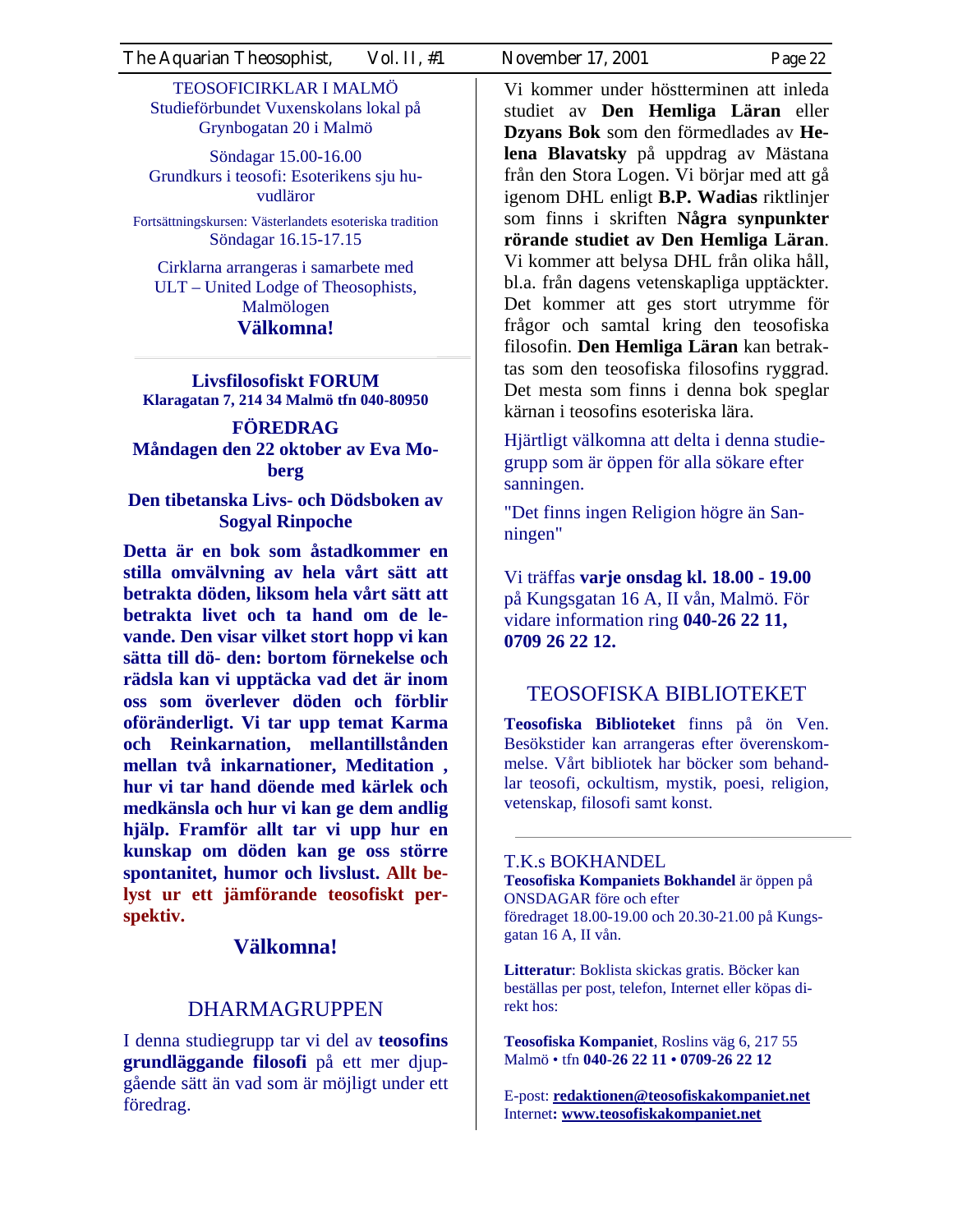TEOSOFISKA RÖRELSEN (ISSN 0281-1103) är en U.L.T.- tidskrift som behandlar den grundläggande teosofiska filosofin. Den återspeglar teosofiska tankar och utforskar de filosofiska grunderna och det terapeutiska användandet av tidsåldrarnas samlade visdom. Den innehåller forntida texter och översättningar ur den teosofiska rörelsens arkiv. Artiklarna i tidskriften vänder sig till deras intuition "**vars visshet om Visdomens Mästare är levande i hjärtat**". Den innehåller också artiklar av olika nutida författare som vill dela med sig resultatet av sina individuella reflektioner och erfarenheter.

Teosofiska Rörelsen har övergått till att bli en **gratis Online-tidskrift** och kommer att ges ut löpande med under 2001. Samtliga äldre årgångar av TR kommer att publiceras på vår hemsida framöver.

**T.R. Arkivet**.Gamla tidskrifter kan i den mån det finns några kvar i lager fortfarande köpas årgångsvis för **60:-/årgång plus frakt** 

ARCANA föredragsserie (ISSN 1401-3835) är en tidskrift behandlar ämnen inom den teosofiska filosofin. ARCANA publiceras löpande. Tolv Arcana-nr med index kostar 280:- inkl porto, lösnr 20:- ARCANA finns också som **gratis Onlinetidskrift** sedan 1998.

Stiftelsen Teosofiska Kompaniet TKs verksamhet drivs helt och hållet på ideell basis. Alla donationer i form av gåvor, arbetsinsatser eller dylikt som stödjer vårt fortsatta arbete är därför varmt välkomna.

**Postgiro**: 444 58 09-9 **Bankgiro**: 5271-7972

> **Antwerp — BELGIUM**  [Will try to obtain new schedule]

**LOGIE UNIE DES THÉOSOPHES PARIS — FRANCE 11 bis, rue Kepler – 75116 Paris** 

**Conferences — Panels** 

[Schedule being obtained]

*People* . . . who develop the habit of thinking of themselves as world citizens are fulfilling the first requirement of sanity in our time.

NORMAN COUSINS

**Los Angeles 245 West 33rd Street Los Angeles, CA 90007** 

**Wednesday 1:00 p.m. — 2:15 p.m. Studying**  *Bhagavad Gita* 

**SEND YOUR MEETING SCHEDULE FOR POSTING (ultinla@juno.com)** 

**FREQUENTLY ASKED QUSTIONS: How do I subscribe? Send email request to [ultinla@Juno.com](mailto:ultinla@Juno.com) Cost: There no charge for a subscription. What if** *Aquarian Theosophist* **won't open properly? Write [ultinla@juno.com](mailto:ultinla@juno.com) Is** *The Aquarian Theosophist* **Archived on the Internet? Yes: [www.blavatsky.net](http://www.blavatsky.net/) and [www.teosofia.com](http://www.teosofia.com/)  If I cannot open an issue, can I get a free hardcopy? Yes.** ===============================

### THE BIG BLUE UMBRELLA

THE FIRST FUNDAMENTAL

We have two contrasting quotations on space illustrating the Teacher's effort to set us free — for if there is to be a marriage of contrasts, who but a thinker can do it?

"... the Secret Doctrine — postulating that conditioned or limited space (location) has no real being except in this world of illusion, or, in other words, in our perceptive faculties—teaches that every one of the higher, as of the lower worlds, is interblended with our own objective world; that millions of things and beings are, in point of localization, around and *in* us, as we are around, with, and in them; it is no metaphysical figure of speech, but a sober fact in Nature, however incomprehensible to our senses**.** (*SD* I, 604-05)

====================

"The physicist who regards Space merely as a representation of our mind, or extension unrelated to things in it, which Locke defined as capable of neither resistance nor motion; the paradoxical materialist, who would have a *void* there, where he can see no matter, would reject with the utmost contempt the proposition that "Space is a substantial though (apparently) an absolutely unknowable living Entity**.**" (*New Aspects*, p**.** 9**.**) Such is, nevertheless, the Kaba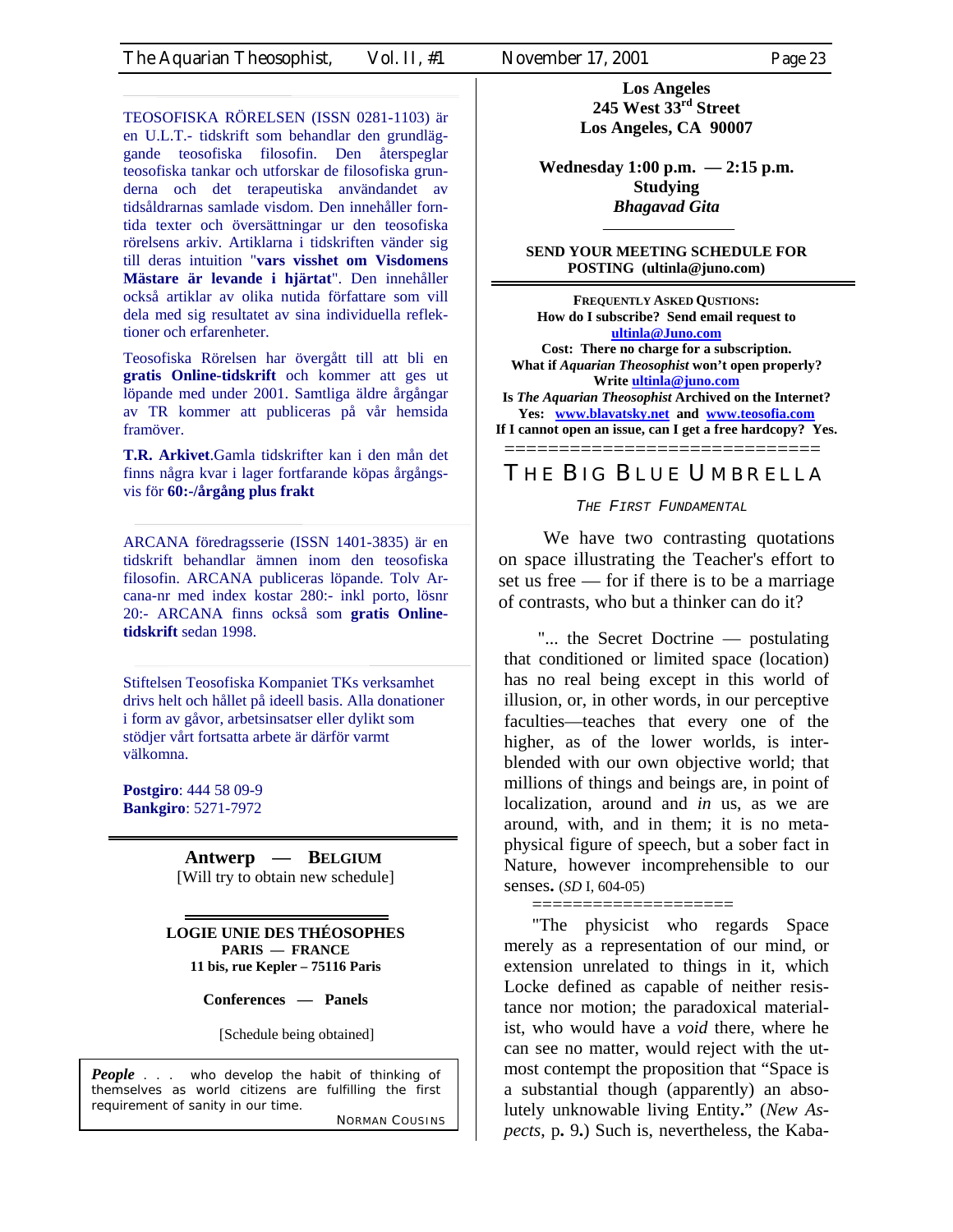listic teaching, and it is that of Archaic philosophy**.** Space is the real world, while our world is an artificial one**.** It is the One Unity throughout its infinitude**:** in its bottomless depths as on its illusive surface; a surface studded with countless phenomenal Universes, systems and mirage-like worlds**.** Nevertheless, to the Eastern Occultist, who is an objective Idealist at the bottom, in the *real* world, which is a Unity of Forces, there is "a connection of all matter in the *plenum*," as Leibnitz would say**.** This is symbolized in the Pythagorean Triangle**.** " (*Ibid.,* p. 615)

### **POINT OUT THE WAY**

### **XII**

Chapter III III. — The Monads

[Continued from Vol. I, Issue #12]

**Question:** What is pushing us, what is guiding us now?

**Answer:** Well, what is? These are not academic questions. What is pushing a man when he gets scared? Something he is afraid of. What is pushing a man when he seeks reputation even in the cannon's mouth, *a la*  Shakespeare? Something is pushing vanity, glory, ambition. Yes, men risk their lives for vanity, glory and ambition; they will not only risk their lives, but they will risk other people's. And what is it that causes a man to share his last crust with one who is hungry and has no crust at all and is able only to furnish the appetite? What is it that pushes him? It is that dual nature. When we do evil, what is the lure, the push, the pull? The infernal side of nature. And when we do good, what is the lure, the push, the pull? The divine side of nature. We are open to both influences. You can't have a door that swings both ways that will not

equally afford ingress and egress. So it is with our nature. It is wide open to both good and evil influences and impulses, and so we have to study that nature with care, and reduce the lower to subjection to the higher.

**Question:** H.P.B. says on p. 159 of the *S.D.,* Volume I, that it is only during the First Round that heavenly man becomes a human being on Globe A; rebecomes a mineral, a plant, an animal, on Globes B and C. Does that mean that a human being Really becomes a plant and animal?

**Answer:** Here again we nned to stop, look and listen to the words. She says it is in the First Round that heavenly man becomes a human being on Globe A. What is heavenly man? The monadic man. It does not make a particle of difference to the heavenly man what kingdom or world or form he is in. Read the foot-note on pages 174 and 175 in the First Volume of the *S.D.* It does not make a bit of difference to the monadic man where he is in form or space or state; how could it, when we come to think about it? It makes a difference to the physical being, the psychic being, the astral being, the intellectual being, the cognitional being; it makes a terrific difference to the passional being where he is; it makes no difference whatever to the monadic being. So "heavenly man" is merely a phrase for Atma-Buddhi; it does not mean the man that is discussed in Chapters Five and Six of the *Ocean.* That is Atma-Buddhi-Manas. "Heavenly man" means the monad in that form built by himself and for himself. It is the kingdom of man  $-$  not the elemental kingdom, or the animal kingdom, or the mineral kingdom, or the human kingdom, or the spiritual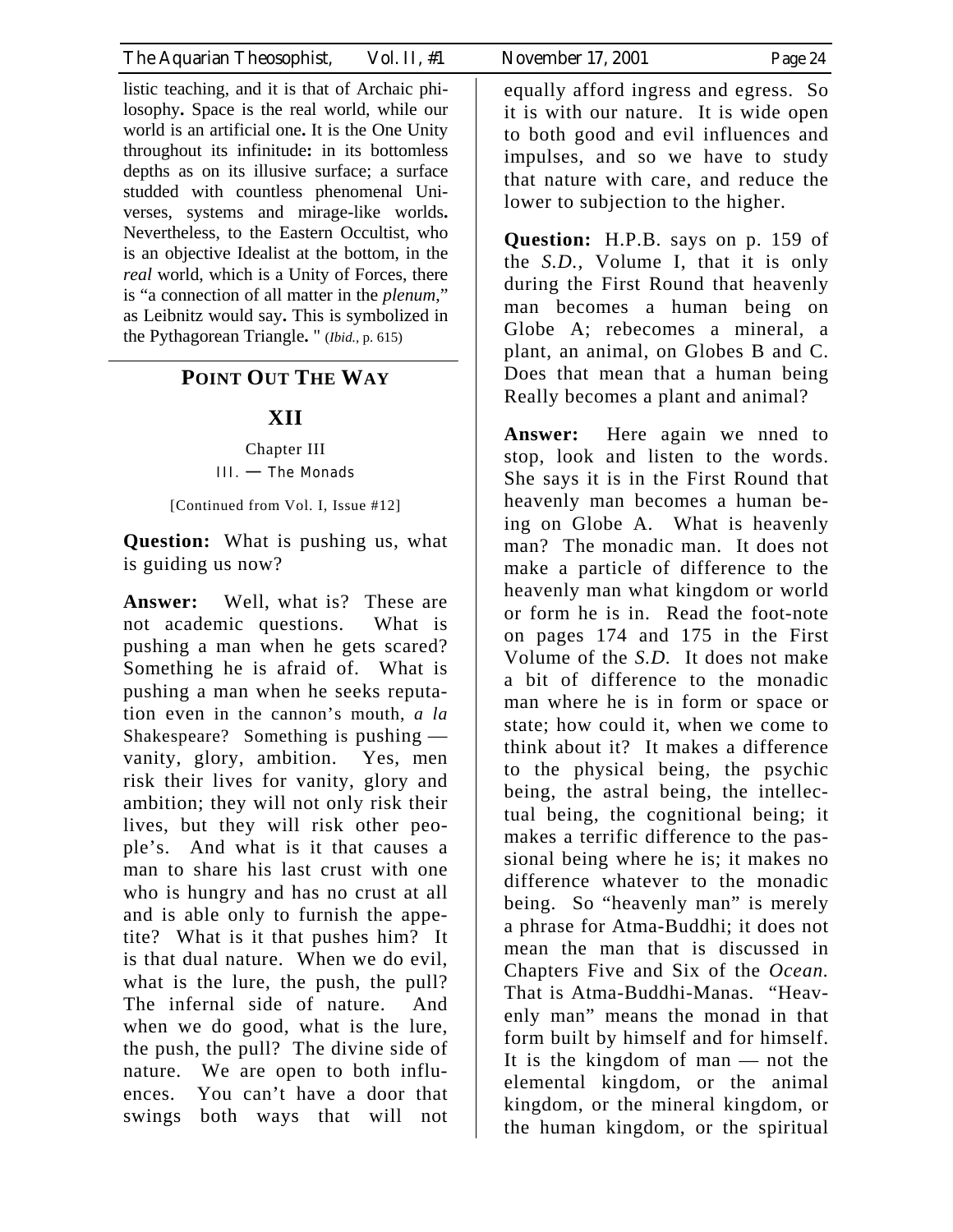kingdom, or the kingdom of Mahatmas; that is quite another story.

So heavenly man is only a paraphrase for the expression, the Eternal Pilgrim, the two in one, the Monad — Atma-Buddhi. The intellectual man, the self-conscious spiritual being, could not enter the lower kingdoms if he tried to.

**Question:** Can you explain what is meant by "human shapes" in the *S.D.,*  the same page, in the following quotation: —

Man, or rather that which becomes man, the Monad, passes through all the forms and kingdoms during the First Round, and through all the human shapes during the following Rounds.

What are those human shapes?

**Answer:** If we will look at the symbolical representations in the first book, or any book, on plane geometry, we shall find out; but from a dimensionless image to a threedimensional form is quite a long journey. Put it this way: What was the first shape? It was a rolling mass of radiant substance. If you want to know what it is like, look at the nebulae. What was the next condensation? A fiery elongation. If you want to look at the shape, look at a comet or at spermatozoa. What is the next fundamental shape? Sticking strictly to our modern terms, the next fundamental shape is molecular, that is, protoplasm, *genuine* protoplasm not the protoplasm of science. And what is the next? The crystal and the cell. And next? The forms of the four kingdoms. There are the various human "shapes." We have come through every one of them between Devachan and rebirth; we go backwards through every one of them between death and Devachan.

We have only to think, and think in the terms of analogy, not materialistic reasoning, and we can get plenty of information; only, we have to look inside. To look inside means that our Manas comes into correlation with Buddhi, instead of, as ordinarily happens, into correlation with Kama; we get in correlation with divine consciousness, instead of with elemental and elementary consciousness; that is what looking inwards means. Every time we try to find out in thought and reflection who and what we are fundamentally, through what processes and states we have passed in becoming mentally what we are, morally what we are, psychically what we are, as well as physically what we are, then a conjunction takes place between Mans and Buddhi, replacing the ordinary conjunction of Manas with Kama, and thence comes knowledge of our own inside information.



# KEY NOTEBOOK

#### Key Notebook [Key, p. iii.]

 When a students become comfortable with the *original* documents of Madame Blavatsky, they sometimes do notebooks. Any kind of labor with an occult teacher's writings bears good fruit. Unfortunately, 90% of the usefulness goes to him who does the labor. Therefore we encourage you to make this narrative version of the *Key* an incentive to make one of your own. It will inevitably begin to reflect the intensities peculiar to your "will" and "karma" this time around.

As we proceed you will notice page numbers near the margin indicating where we are in relation to the original *Key.* 

> DRAWN FROM *THE KEY TO THEOSOPHY* By H. P. Blavatsky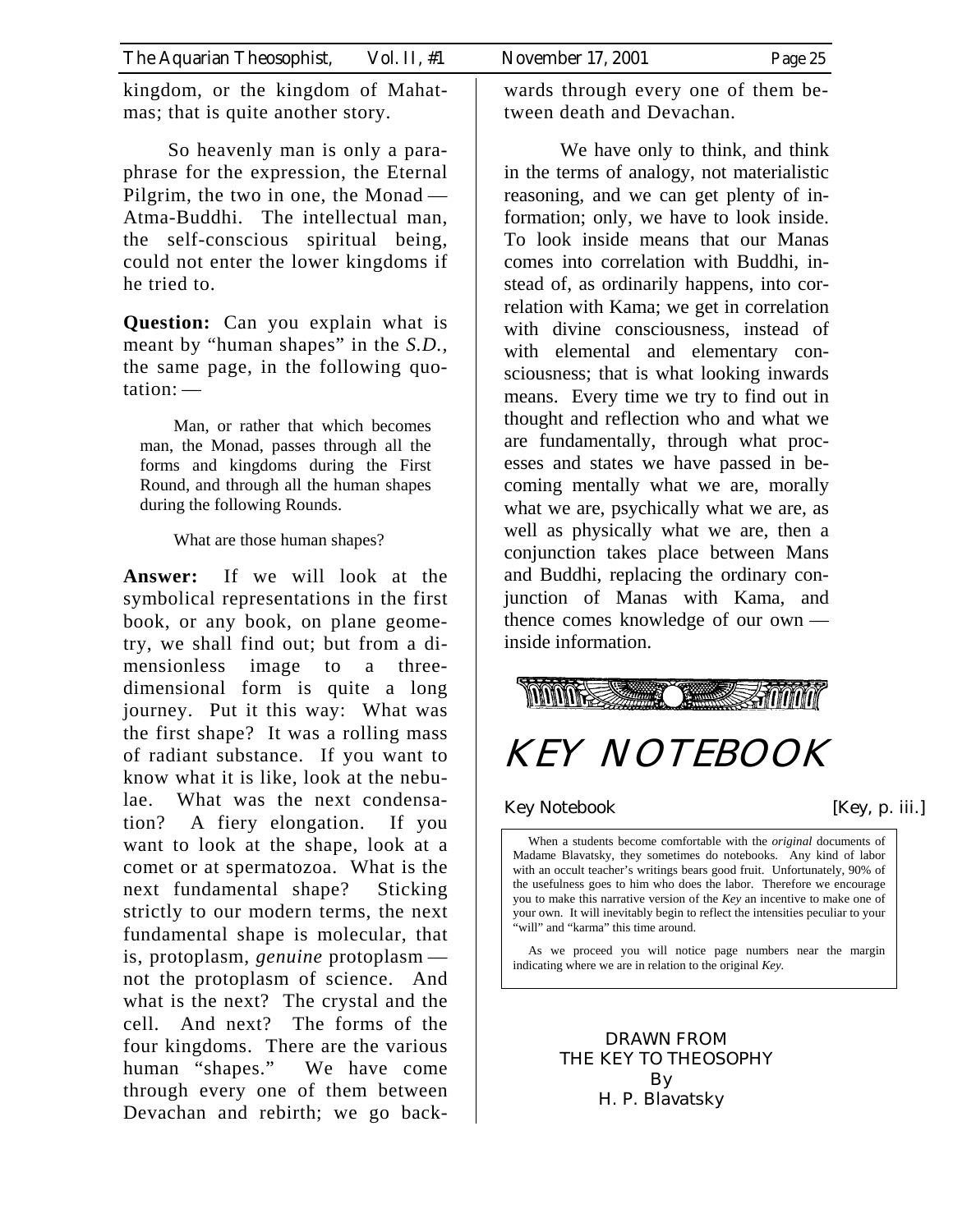| The Aquarian Theosophist,                                                                        | Vol. 11, #1     | November 17, 2001                                                                          | Page 26         |
|--------------------------------------------------------------------------------------------------|-----------------|--------------------------------------------------------------------------------------------|-----------------|
| Dedicated by "H. P. B." To all her Pupils, that                                                  |                 | On the Septenary Constitution<br>of our Planet                                             | 88              |
| They may Learn and Teach in their turn.                                                          |                 | The Septenary Nature of Man                                                                | 90              |
| <b>CONTENTS.</b>                                                                                 | [Key, p. vii.]  | The Distinction between Soul and Spirit<br>The Greek Teachings                             | 93<br>97        |
|                                                                                                  |                 | <b>SECTION VII.</b>                                                                        |                 |
| <b>SECTION I.</b>                                                                                |                 | <b>On the Various Post-Mortem States:</b>                                                  |                 |
| <b>Theosophy -- Divine and Mundane:</b>                                                          |                 | The Physical and the Spiritual Man                                                         | 101             |
| The Meaning of the Name<br>The Wisdom-Religion Esoteric in all Ages<br>Theosophy is not Buddhism | 1<br>6<br>12    | Our Eternal Reward and Punishment;<br>and on Nirvana<br>On the Various "Principles" in Man | 109<br>117      |
|                                                                                                  |                 | <b>SECTION VIII.</b>                                                                       |                 |
| <b>SECTION II.</b>                                                                               |                 | On Re-incarnation or Re-birth:                                                             |                 |
| <b>Exoteric and Esoteric Theosophy:</b>                                                          |                 | What is Memory according to                                                                |                 |
| Theosophists: True and False                                                                     | 19              | <b>Theosophical Teaching?</b>                                                              | 123             |
| The Difference between Theosophy<br>and Occultism                                                | 25              | Why do we not Remember our Past Lives? 127<br>On the Reward and Punishment of the Ego      | 137             |
| The Difference between Theosophy                                                                 |                 |                                                                                            |                 |
| and Spiritualism<br>The Difference between Personality                                           | 27              |                                                                                            | [Key, p. ix]    |
| and Individuality<br>Why is Theosophy Accepted?                                                  | 32<br>35        | <b>SECTION IX.</b>                                                                         |                 |
|                                                                                                  |                 | On The Kama-Loka and Devachan:                                                             |                 |
| <b>SECTION III.</b>                                                                              |                 | On the Fate of the Lower "Principles"                                                      | 143             |
| The Working System of Theosophy:                                                                 |                 | Why Theosophists do not believe<br>in the Return of Pure "Spirits"                         | 146             |
| The Objects of Theosophy                                                                         | 39              | A few Words about the Skandhas                                                             | 154             |
| Our other Objects                                                                                | 47              | On Post-mortem and Post-natal<br><b>Consciousness</b>                                      | 157             |
| On the Sacredness of the Pledge                                                                  | 48              | What is really meant by Annihilation                                                       | 163             |
|                                                                                                  | [Key, p. viii.] | Definite Words for Definite Things                                                         | 171             |
| <b>SECTION IV.</b>                                                                               |                 | <b>SECTION X.</b>                                                                          |                 |
| The Relations of the Theosophical                                                                |                 | On the Nature of our Thinking                                                              |                 |
| <b>Society to Theosophy:</b>                                                                     |                 | <b>Principle:</b>                                                                          |                 |
| On Self-Improvement                                                                              | 52              | The Mystery of the Ego                                                                     | 177             |
| The Abstract and the Concrete                                                                    | 56              | The Complex Nature of Manas                                                                | 183             |
| <b>SECTION V.</b>                                                                                |                 | The Doctrine is Taught in<br>St. John's Gospel                                             | 186             |
| The Fundamental Teachings of                                                                     |                 |                                                                                            |                 |
| Theosophy:                                                                                       |                 |                                                                                            | [Key, p. viii.] |
| On God and Prayer                                                                                | 61              | <b>SECTION XI.</b>                                                                         |                 |
| Is it Necessary to Pray?<br>Prayer Kills Self-Reliance                                           | 66<br>71        | On the Mysteries of Re-incarnation:                                                        |                 |
| On the Source of the Human Soul                                                                  | 75              |                                                                                            |                 |
| The Buddhist Teachings on the above                                                              | 77              | Periodical Re-births<br>What is Karma?                                                     | 197<br>201      |
| <b>SECTION VI.</b>                                                                               |                 | Who are Those who Know?                                                                    | 215             |
| Theosophical Togohings as to                                                                     |                 | The Difference between Faith and                                                           |                 |

Knowledge; or, Blind and Reasoned Faith 218 Has God the Right to Forgive? 223

#### **Theosophical Teachings as to Nature and Man:**

| The Unity of All in All | 83 |
|-------------------------|----|
| Evolution and Illusion  | 84 |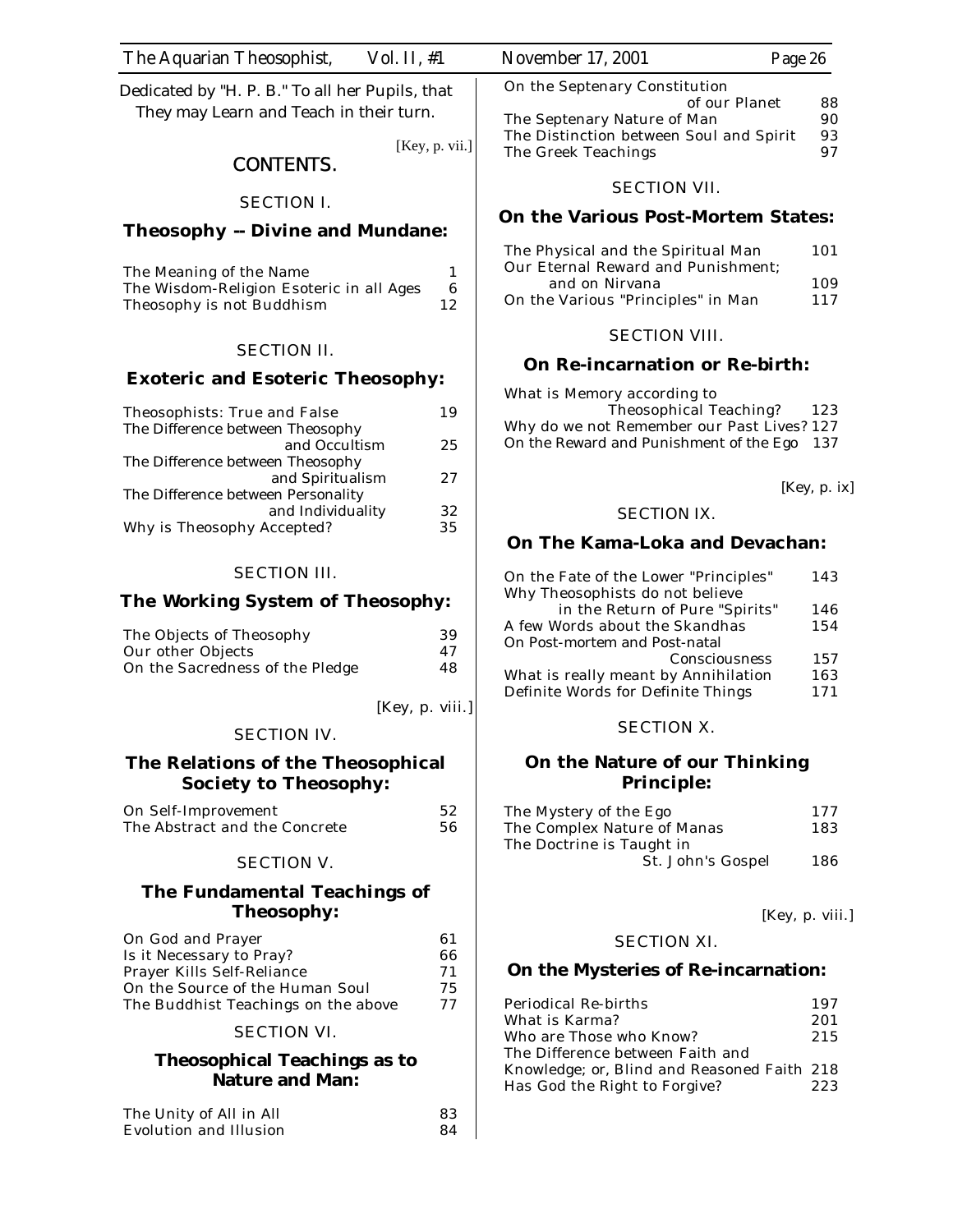#### SECTION XII.

#### **What is Practical Theosophy?**

| Duty                               | 2.2.7 |
|------------------------------------|-------|
| The Relations of the T.S. to       |       |
| <b>Political Reforms</b>           | 231   |
| On Self-Sacrifice                  | 237   |
| On Charity                         | 2.42  |
| Theosophy for the Masses           | 245   |
| How Members can Help the Society   | 248   |
| What a Theosophist ought not to do | 249   |

#### SECTION XIII.

#### **On The Misconceptions about the Theosophical Society:**

| Theosophy and Asceticism      | 258 |
|-------------------------------|-----|
| Theosophy and Marriage        | 262 |
| Theosophy and Education       | 263 |
| Why, then, is there so much   |     |
| Prejudice against the T.S.?   | 271 |
| Is the Theosophical Society a |     |
| Money-making Concern 7        | 281 |
| The Working Staff of the T.S. | 285 |

#### SECTION XIV

#### **The "Theosophical Mahatmas":**

| Are They "Spirits of Light" |  |
|-----------------------------|--|
|-----------------------------|--|

| or "Goblins Damn'd"?                | 288 |
|-------------------------------------|-----|
| The Abuse of Sacred Names and Terms | 300 |

#### **CONCLUSION**

The Future of the Theosophical Society 304

#### DOES COMPETITION INCREASE EXCELLENCE AND PRODUCTIVITY

 Many schools, institutions and companies use competition in order to motivate people to become productive and to do their best. Some researchers are doubtful of this common belief.

 Author Alfie Kohn cites studies which show that intentional competition is associated with lower achievement or job performance:

• In 1954 Peter Blau compared two group of interviewers in an employment agency. In one, there was fierce competition to fill job openings. The other group worked cooperatively. The members of the first group hoarded job notifications rather than posting them while members of the second group told each other about vacancies. The second group ended up significantly filling up more jobs.

- Robert L. Helmreich of the University of Texas studied 103 male Ph.D. scientists to see the relationship between achievement and certain traits such as orientation towards work, mastery, and competitiveness. The result was that those who were considered high achievers rated high in Work and Mastery, but low on the Competitive scale.
- Helmreich was surprised at the result and hence he conducted three more studies, involving academic psychologists, businessmen, and undergraduate students. In all these three studies he found a significant negative correlation between achievement and competitiveness.
- Helmreich was still not satisfied. He conducted three more studies by 1985. He included grade schoolers, airline pilots and airline reservation agents. In all three he again found negative correlation between performance and competitiveness.
- Psychologist Georgia Sassen conducted a similar study between male and female stu-dents, and found the same negative correlation.
- In another study involving 7-11-year old girls who were making art collages, it was found that those who were competing for prizes "were significantly less creative than those children in the control group," that is, those who were not competing.

Author Kohn writes that "the simplest way to understand why competition generally does not promote excellence is to realize that *trying to do* well *and trying to beat others are two different things."* Helmreich echoes this by saying that competitive people "may be-come so preoccupied with winning . . . that they become distracted from the task at hand."

 $\mathbf{I}$ 

Source: Alfie Kohn, No Contest: The Case Against Competition. Houghton Mifflin Co., 25 Park Avenue South, New York, NY 10003, U.S.A.

Taken from: Peace Ideas, No. 33, pub., by T.S. in the Philippines, 1 Iba St., Quezon City, Philippines.